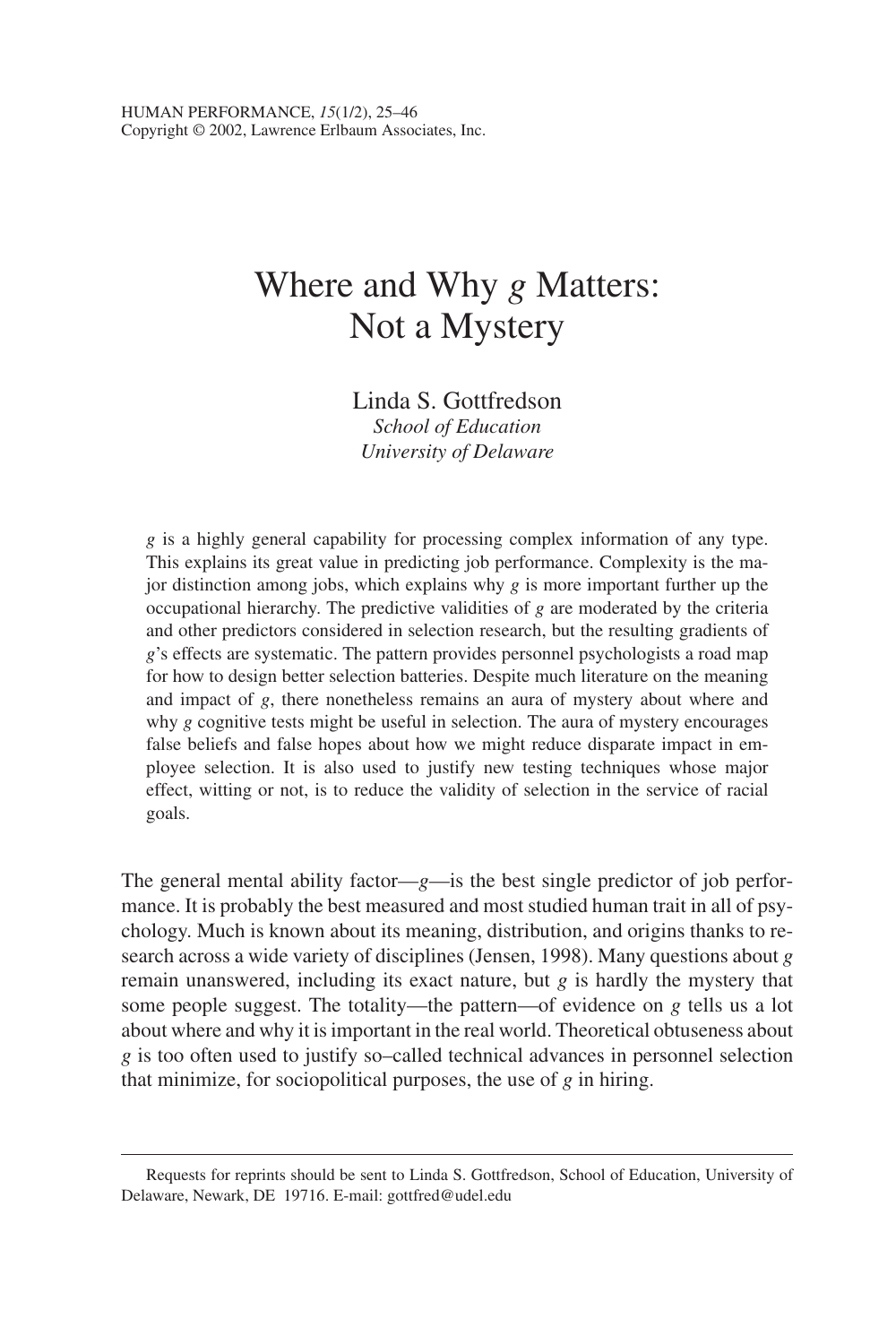## THE *g* FACTOR AMONG PEOPLE

Our knowledge of the mental skills that are prototypical of *g*, of the aspects of tasks that call forth *g*, and of the factors that increase or decrease its impact on performance together sketch a picture of where and why *g* is useful in daily affairs, including paid work. They show *g*'s predictable gradients of effect. I begin here with the common thread—the *g* factor—that runs through the panoply of people's mental abilities.

## Generality and Stability of the g Factor

One of the simplest facts about mental abilities provides one of the most important clues to the nature of *g.* People who do well on one kind of mental test tend to do well on all others. When the scores on a large, diverse battery of mental ability tests are factor analyzed, they yield a large common factor, labeled *g*. Pick any test of mental aptitude or achievement—say, verbal aptitude, spatial visualization, the SAT, a standardized test of academic achievement in 8th grade, or the Block Design or Memory for Sentences subtests of the Stanford–Binet intelligence test and you will find that it measures mostly *g*. All efforts to build meaningful mental tests that do not measure *g* have failed.

Thus, try as we might to design them otherwise, all our mental tests measure mostly the same thing, no matter how different their manifest content is. This means that *g* must be a highly general ability or property of the mind. It is not bound to any particular kind of task content, such as words, numbers, or shapes. Very different kinds of test content can be used to measure *g* well—or badly.

This dimension of human difference in intellect—the *g* factor—does not seem bound to particular cultures, either, because virtually identical *g* factors have been extracted from test batteries administered to people of different ages, sexes, races, and national groups. In contrast, no general factor emerges from personality inventories, which shows that general factors are not a necessary outcome of factor analysis. (See Jensen, 1998, and Gottfredson, 1997, 2000a, 2002, for fuller discussion and documentation of these and following points on *g*.)

*g*'s high generality is also demonstrated by the predictive validities of mental tests. It is the *g* component of mental tests that accounts almost totally for their predictive validity. Indeed, whole batteries of tests do little better than *g* alone in predicting school and job performance. The more *g*-loaded a test is (the better it correlates with *g*), the better it predicts performance, including school performance, job performance, and income. There are many different abilities, of course, as is confirmed by the same factor analyses that confirm the dominance of the general factor among them. Because *g* is more general in nature than the narrower group factors (such as verbal aptitude, spatial visualization, and memory), it is, not surprisingly, also broader in applicability. The clerical (i.e., non-*g*) component of cler-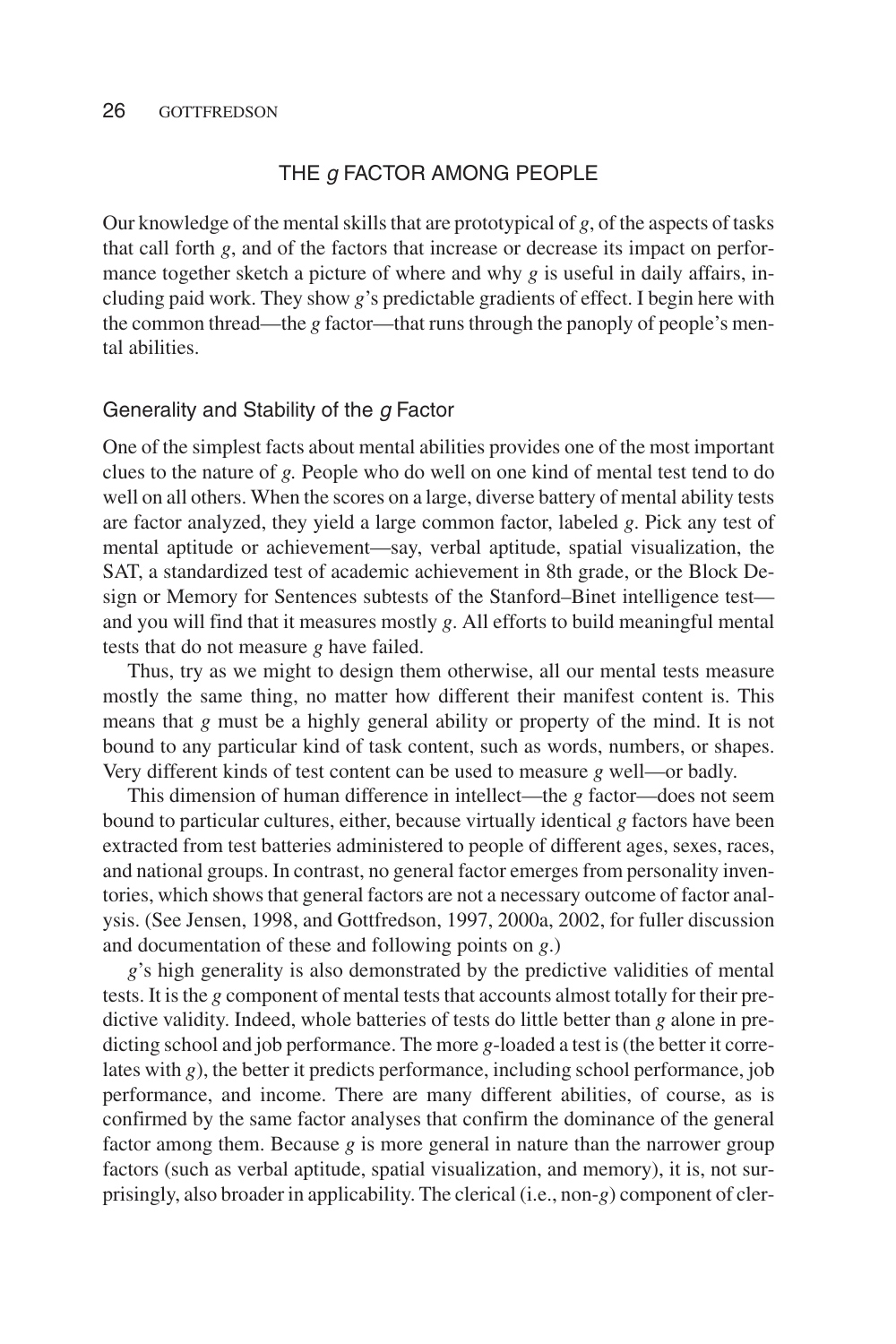ical tests, for instance, enhances performance somewhat in clerical jobs (beyond that afforded by higher *g*), but *g* enhances performance in all domains of work.

The *g* factor shows up in nonpsychometric tests as well, providing more evidence for both its reality and generality. Exceedingly simple reaction time and inspection time tasks, which measure speed of reaction in milliseconds, also yield a strong information processing factor that coincides with psychometric *g*.

In short, the *g* continuum is a reliable, stable phenomenon in human populations. Individual differences along that continuum are also a reliable, stable phenomenon. IQ tests are good measures of individual variation in *g*, and people's IQ scores become quite stable by adolescence. Large changes in IQ from year to year are rare even in childhood, and efforts to link them to particular causes have failed. Indeed, mental tests would not have the pervasive and high predictive validities that they do, and often over long stretches of the life span, if people's rankings in IQ level were unstable.

Theorists have long debated the definition of "intelligence," but that verbal exercise is now moot. *g* has become the working definition of intelligence for most researchers, because it is a stable, replicable phenomenon that—unlike the IQ score—is independent of the "vehicles" (tests) for measuring it. Researchers are far from fully understanding the physiology and genetics of intelligence, but they can be confident that, whatever its nature, they are studying the same phenomenon when they study *g*. That was never the case with IQ scores, which fed the unproductive wrangling to "define intelligence." The task is no longer to define intelligence, but to understand *g*.

#### Meaning of  $g$  as a Construct

Understanding *g* as a construct—its substantive meaning as an ability—is essential for understanding why and where *g* enhances performance of everyday tasks. Some sense of its practical meaning can be gleaned from the overt behaviors and mental skills that are prototypical of *g*—that is, those that best distinguish people with high *g* levels from those with low *g.* Intelligence tests are intended to measure a variety of higher order thinking skills, such as reasoning, abstract thinking, and problem solving, which experts and laypeople alike consider crucial aspects of intelligence. *g* does indeed correlate highly with specific tests of such aptitudes. These higher order skills are context- and content-independent mental skills of high general applicability. The need to reason, learn, and solve problems is ubiquitous and lifelong, so we begin to get an intuitive grasp of why *g* has such pervasive value and is more than mere "book smarts."

We can get closer to the meaning of *g*, however, by looking beyond the close correlates of *g* in the domain of human abilities and instead inspect the nature of the tasks that call it forth. For this, we must analyze data on tasks, not people. Recall that the very definition of an ability is rooted in the tasks that people can per-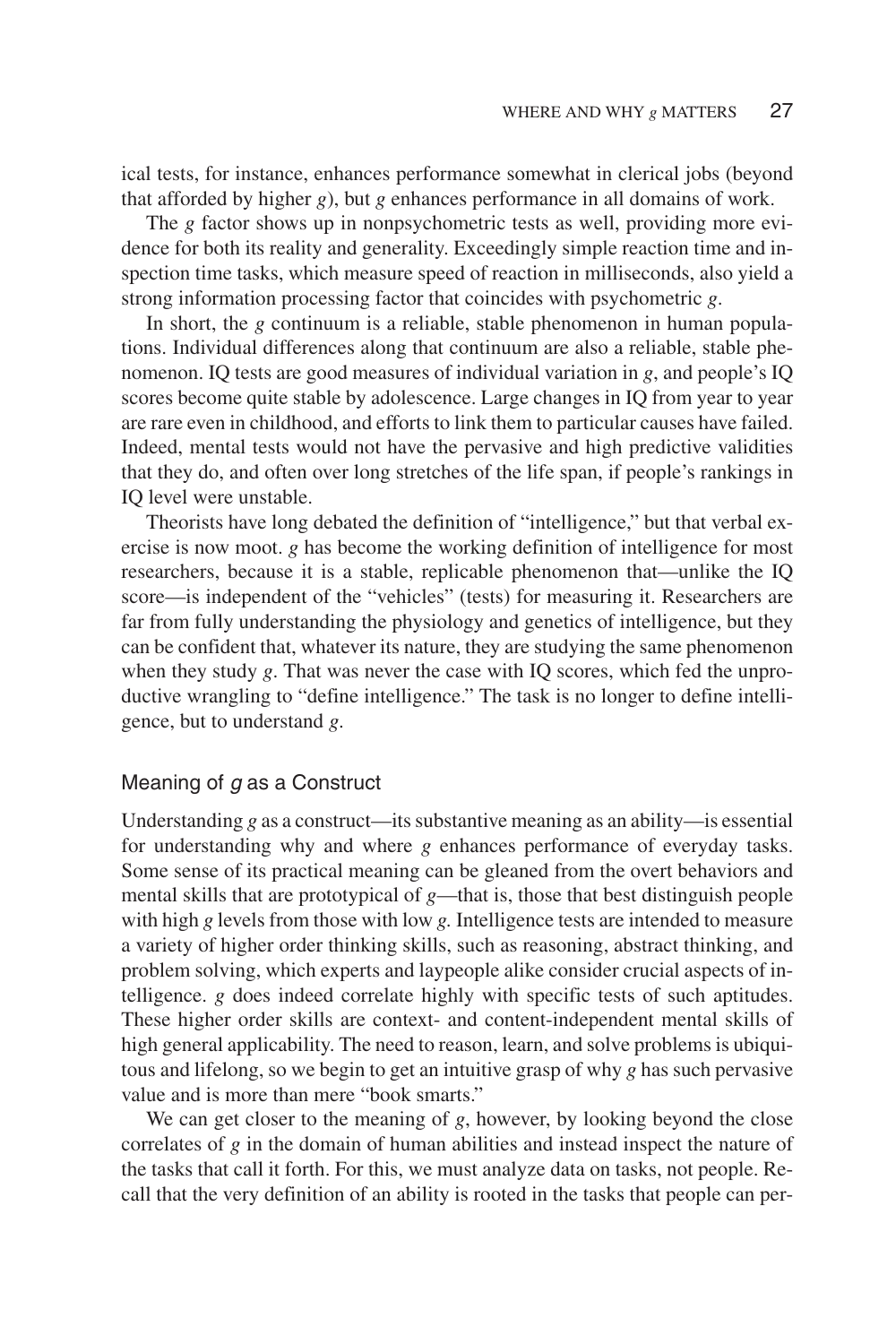form. To abbreviate Carroll's (1993, pp. 3–9) meticulously-crafted definition, an *ability* is an attribute of individuals revealed by differences in the levels of task difficulty on a defined class of tasks that individuals perform successfully when conditions for maximal performance are favorable. Superficial inspection of *g*-loaded tests and tasks shows immediately what they are not, but are often mistakenly assumed to be—curriculum or domain dependent. Thus, the distinguishing attributes of *g*-loaded tasks must cut across all content domains.

Comparisons of mental tests and items reveal that the more *g*-loaded ones are more complex, whatever their manifest content. They require more complex processing of information. The hypothetical IQ test items in Figure 1 illustrate the point. Items in the second column are considerably more complex than those in the first column, regardless of item type and regardless of whether they might seem "academic." To illustrate, the first item in the first row requires only simple computation. In contrast, the second item in that row requires exactly the same computation, but the person must figure out which computation to make. The similarities items in the third row differ in abstractness in the similarities involved. The more difficult block design item uses more blocks and a less regular pattern, and so on.



FIGURE 1 Hypothetical examples of simple versus more complex IQ test items.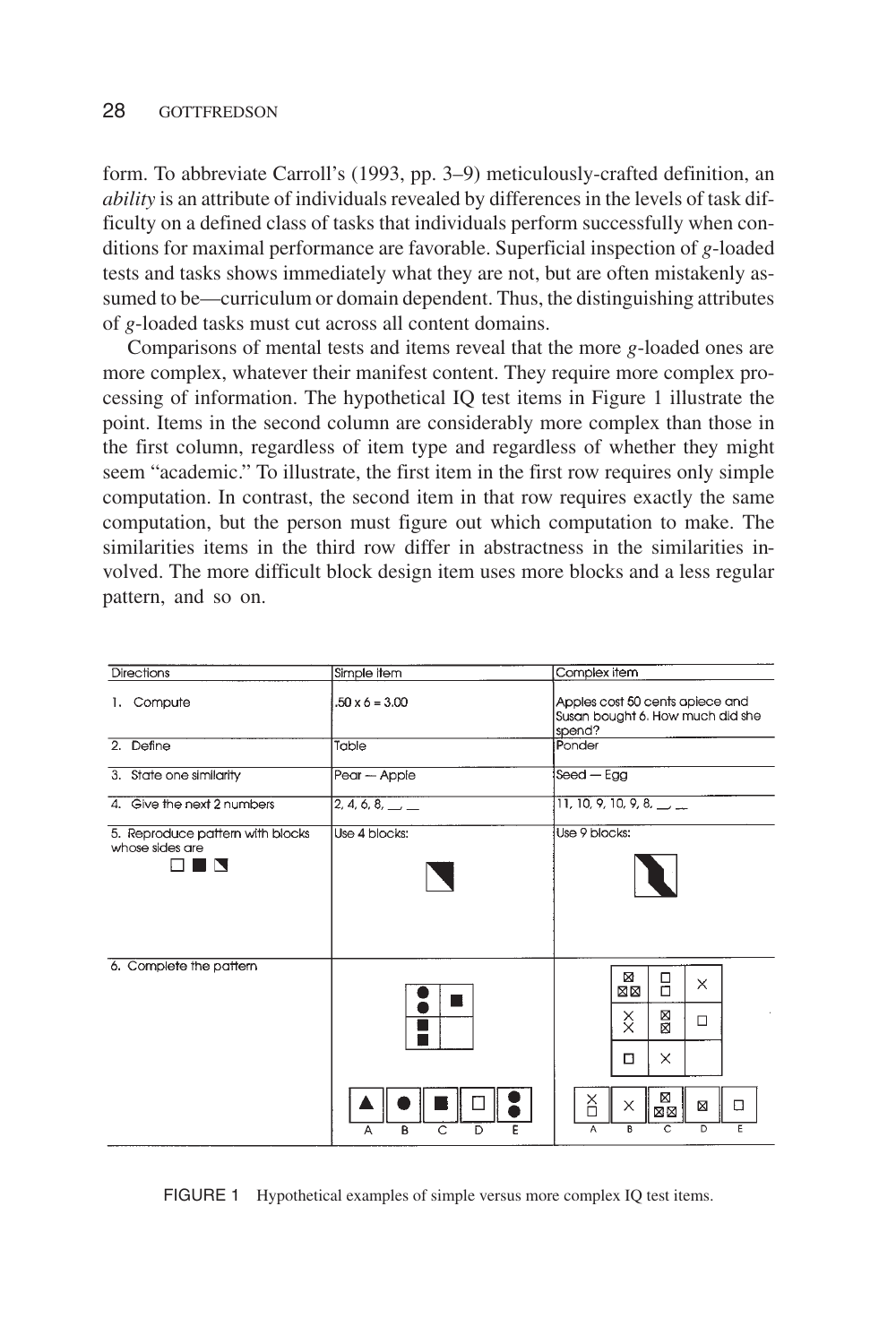Task complexity has been studied systematically in various contexts, some psychometric and some not. Researchers in the fields of information processing, decision making, and goal setting stress the importance of the number, variety, variability, ambiguity, and interrelatedness of information that must be processed to evaluate alternatives and make a decision. Wood (1986), for example, discussed three dimensions of task complexity: component complexity (e.g., number of cues to attend to and integrate, redundancy of demands), coordinative complexity (e.g., timing or sequencing of tasks, length of sequences), and changes in cause–effect chains or means–ends relations. More complex items require more mental manipulation for people to learn something or solve a problem—seeing connections, drawing distinctions, filling in gaps, recalling and applying relevant information, discerning cause and effect relations, interpreting more bits of information, and so forth.

In a detailed analysis of items on the U.S. Department of Education's National Adult Literacy Survey (NALS), Kirsch and Mosenthal (1990) discovered that the relative difficulty of the items in all three NALS scales (prose, document, quantitative) originated entirely in the same "process complexity": type of match (literalness), plausibility of distractors (relevance), and type of information (abstractness). The active ingredient in the test items was the complexity, not content, of the information processing they required. Later research (Reder, 1998) showed, not surprisingly, that the three scales represent one general factor and virtually nothing else.

One useful working definition of *g* for understanding everyday competence is therefore the ability to deal with complexity. This definition can be translated into two others that have also been offered to clarify *g*'s real-world applications—the ability to learn moderately complex material quickly and efficiently and the ability to avoid cognitive errors (see the discussion in Gottfredson, 1997). Most globally, then, *g* is the ability to process information. It is not the amount of knowledge per se that people have accumulated. High *g* people tend to possess a lot of knowledge, but its accumulation is a by-product of their ability to understand better and learn faster.

They fare better with many daily tasks for the same reason. Although literacy researchers eschew the concept of intelligence, they have nonetheless confirmed *g*'s importance in highly practical daily affairs. They have concluded, with some surprise, that differences in functional literacy (using maps, menus, order forms, and bank deposit slips; understanding news articles and insurance options; and the like) and health literacy (understanding doctors' instructions and medicine labels, taking medication correctly, and so on) reflect, at heart, differences in a general ability to process information (Gottfredson, 1997, 2002).

Clearly, there is much yet to be learned about the nature of *g,* especially as a biological construct. We know enough about its manifest nature already, however, to dispel the fog of mystery about why it might be so useful. It is a generic, infinitely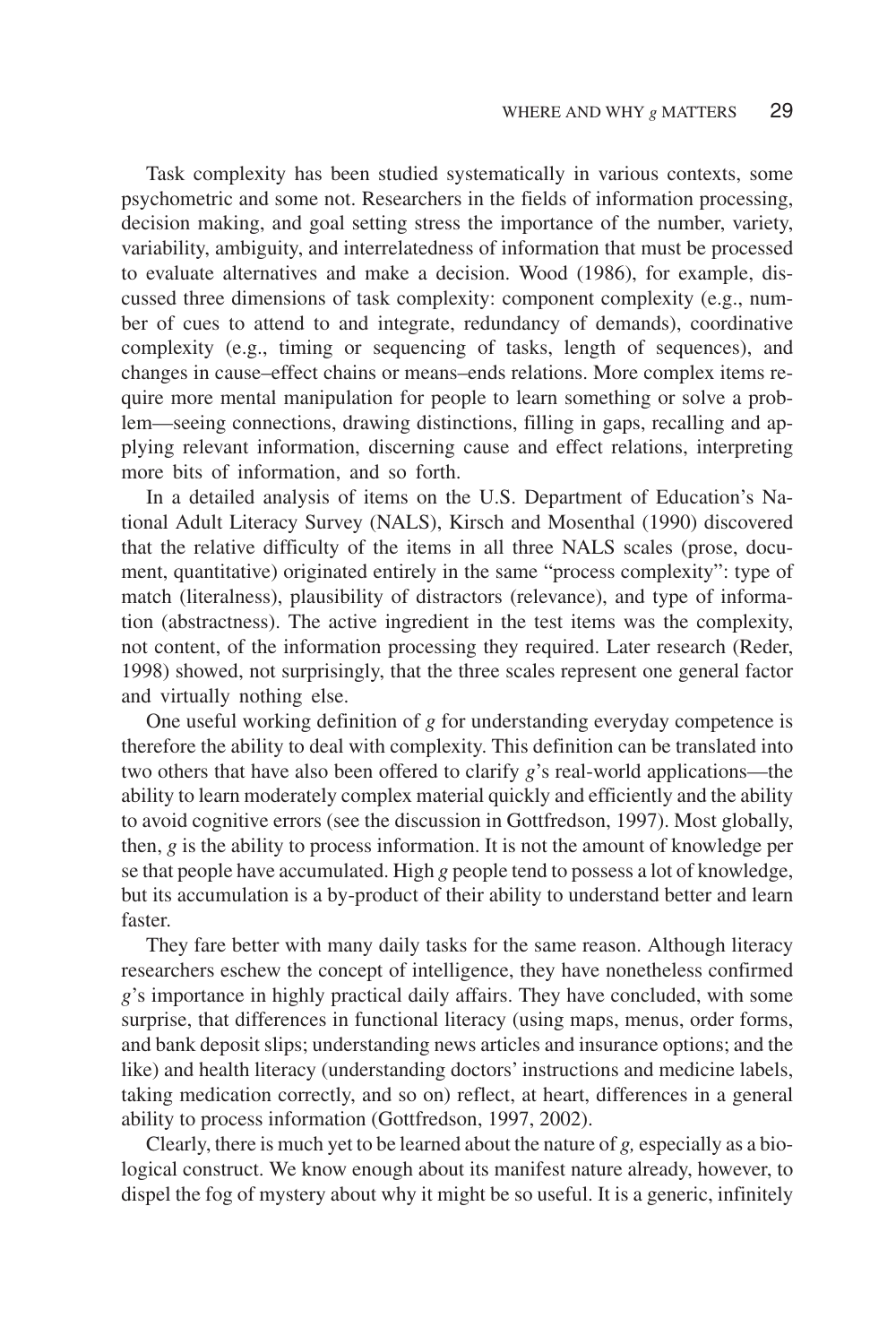adaptable tool for processing any sort of information, whether on the job or off, in training or after.

#### THE COMPLEXITY FACTOR AMONG JOBS

We also know a lot about where high *g* confers its greatest advantages. Its impact is lawful, not ephemeral or unpredictable.

#### Analyses of the Skills That Jobs Demand

Just as the skills that people possess have been factor analyzed, so too have the demands that jobs make. Both analyses yield analogous results, hardly a statistically necessary result. Just as there is a general ability factor among individuals, there is a general complexity factor among jobs. (See Gottfredson, 1985, on how the former may cause the latter.) The largest, most consistent distinction among jobs is the complexity of their information processing demands. In some studies, this jobs factor has been labeled "judgment and reasoning" (Arvey, 1986). In sociological research, it is usually labeled "complexity."

Table 1 reveals the meaning of the job complexity factor by listing its strongest correlates. The results in Table 1 are from a principal components analysis of 64% of the broad occupational categories (and 86% of jobs) in the 1970 census. That analysis used all job analysis data then available that could be linked to the census titles. All those job analysis attributes are listed in Table 1 so that it is clear which ones do and do not correlate with job complexity. Table 1 lists them according to whether they correlate most highly with the complexity factor rather than some other factor. (None of these items was used in actually deriving the factors. See Gottfredson, 1997, for the items used in the principal components analysis.) The data come primarily from the Position Analysis Questionnaire (PAQ), but also from the 1970 U.S. Census, ratings in *Dictionary of Occupational Titles*, and several smaller bodies of occupational data (labeled here as the Temme and Holland data). All the attributes listed in Table 1 are from the PAQ, unless otherwise noted.

Almost all of the many items pertaining to information processing correlate most highly with the complexity factor. These items represent requirements for perceiving, retrieving, manipulating, and transmitting information. Those that are generally viewed as higher level processing skills, such as compiling and combining information (.90, .88), reasoning (.86), and analyzing (.83), have the highest correlations with the complexity factor. Somewhat lower level processes, such as memory (.40) and transcribing (.51), have lower but still substantial correlations. Only the highly visual information processing activities (e.g., seeing, vigilance with machines) fail to correlate most with the complexity factor. They correlate, instead, with factors reflecting use of objects ("things") and machines, independ-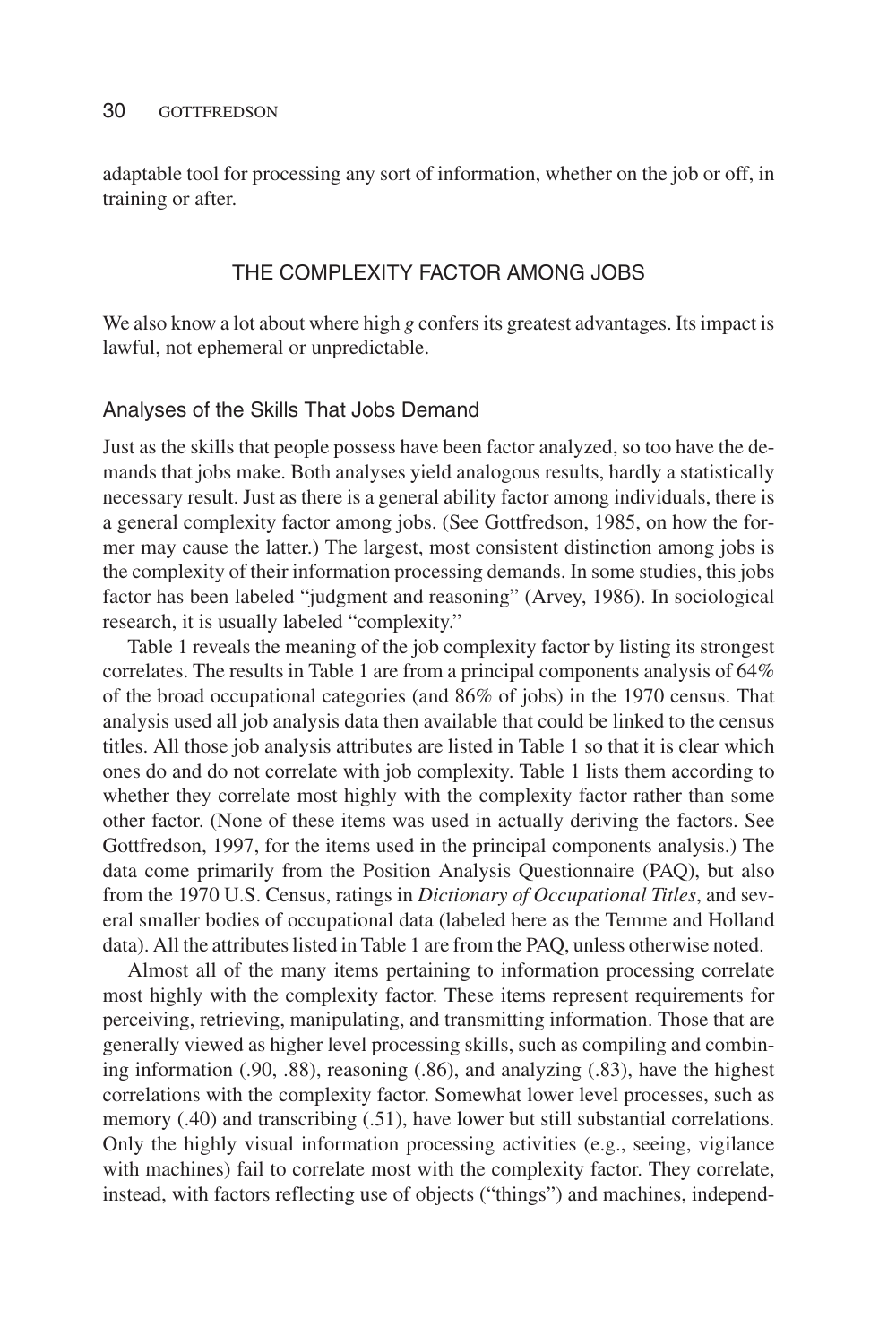| Correlate Most With "Complexity" Factor         | r    | Correlate Most With Another Factor             | r    | The Other Factor         |
|-------------------------------------------------|------|------------------------------------------------|------|--------------------------|
| Processing information (perceiving, retrieving, |      |                                                |      |                          |
| manipulating, transmitting)                     |      |                                                |      |                          |
| Compiling information, importance of            | 0.90 | Seeing (DOT)                                   | 0.66 | Work with complex things |
| Combining information, importance of            | 0.88 | Information from events, extent of use         | 0.58 | Vigilance with machines  |
| Language, level of (DOT)                        | 0.88 | Vigilance—changing events, importance of       | 0.57 | Vigilance with machines  |
| Reasoning, level of (DOT)                       | 0.86 | Pictorial materials, extent of use             | 0.44 | Work with complex things |
| Writing, importance of                          | 0.86 | Apply measurable, verifiable criteria (DOT)    | 0.43 | Work with complex things |
| Intelligence (DOT)                              | 0.84 | Vigilance—infrequent events, importance of     | 0.41 | Vigilance with machines  |
| Written information, extent of use              | 0.84 | Patterns, extent of use                        | 0.41 | Work with complex things |
| Analyzing information, importance of            | 0.83 | Interpret others' feelings, ideas, facts (DOT) | 0.22 | Catering to people       |
| Math, level of (DOT)                            | 0.79 |                                                |      |                          |
| Math, level of                                  | 0.70 |                                                |      |                          |
| Quantitative information, extent of use         | 0.68 |                                                |      |                          |
| Coding and decoding, importance of              | 0.68 |                                                |      |                          |
| Oral information, extent of use                 | 0.68 |                                                |      |                          |
| Talking (DOT)                                   | 0.68 |                                                |      |                          |
| Behavioral information, extent of use           | 0.59 |                                                |      |                          |
| Apply sensory and judgmental criteria (DOT)     | 0.55 |                                                |      |                          |
| Attention to detail, importance of              | 0.54 |                                                |      |                          |
| Transcribing, importance of                     | 0.51 |                                                |      |                          |
| Short-term memory, importance of                | 0.40 |                                                |      |                          |
| Recognize and identify, importance of           | 0.36 |                                                |      |                          |
| Practical problem solving                       |      |                                                |      |                          |
| Advising, importance of                         | 0.86 | Supervising nonemployees, importance of        | 0.64 | Catering to people       |
| Planning and scheduling, amount of              | 0.83 | Catering and serving, importance of            | 0.61 | Catering to people       |
| Decision making, level of                       | 0.82 | Entertaining, importance of                    | 0.59 | Catering to people       |
| Negotiating, importance of                      | 0.79 | Non-job-required social contact, opportunity   | 0.25 | Catering to people       |
| Persuading, importance of                       | 0.79 |                                                |      |                          |

TABLE 1 Job Attributes That Correlate Most With the Job Complexity Factor

31

<sup>(</sup>continued)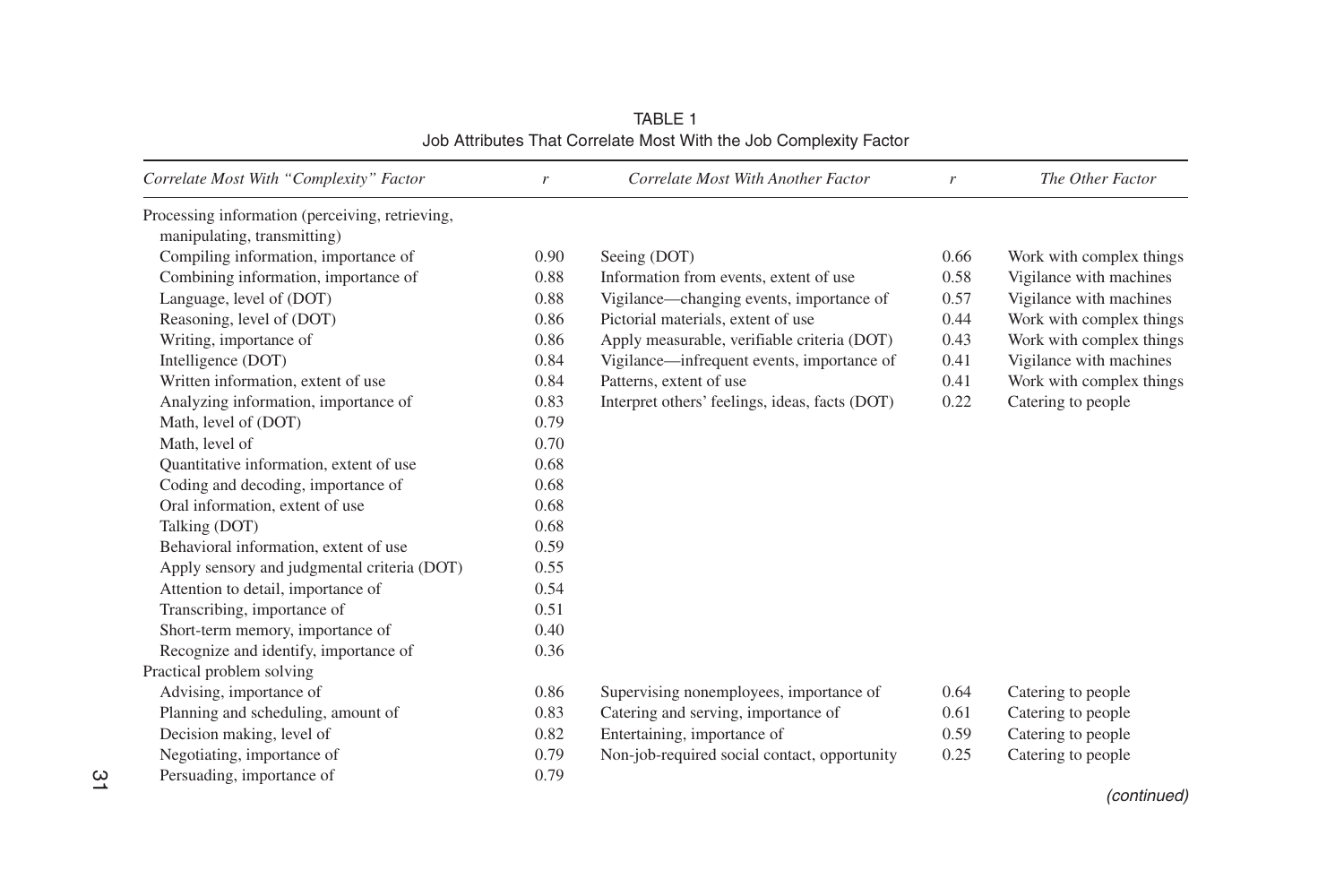| TABLE 1 (Continued)                              |         |                                              |                |                          |  |  |
|--------------------------------------------------|---------|----------------------------------------------|----------------|--------------------------|--|--|
| Correlate Most With "Complexity" Factor          | r       | Correlate Most With Another Factor           | $\mathfrak{r}$ | The Other Factor         |  |  |
| Staff functions, importance of                   | 0.79    |                                              |                |                          |  |  |
| Coordinate without line authority, importance of | 0.74    |                                              |                |                          |  |  |
| Public speaking, importance of                   | 0.68    |                                              |                |                          |  |  |
| Instructing, importance of                       | 0.67    |                                              |                |                          |  |  |
| Direction, control, and planning (DOT)           | 0.59    |                                              |                |                          |  |  |
| Dealing with people (DOT)                        | 0.59    |                                              |                |                          |  |  |
| Influencing (DOT)                                | 0.42    |                                              |                |                          |  |  |
| Level of responsibility and respect              |         |                                              |                |                          |  |  |
| Prestige (Temme)                                 | 0.82    | Responsibility for materials, degree of      | 0.48           | Vigilance with machines  |  |  |
| General responsibility, degree of                | 0.76    | Responsibility for safety, degree of         | 0.47           | Vigilance with machines  |  |  |
| Criticality of position, degree of               | 0.71    |                                              |                |                          |  |  |
| Job structure                                    |         |                                              |                |                          |  |  |
| Self-direction (Temme)                           | 0.88    | Complexity of dealings with things (DOT)     | 0.77           | Work with complex things |  |  |
| Complexity of dealings with data (DOT)           | 0.83    | Follow set procedures, importance of         | 0.54           | Operating machines       |  |  |
| Work under distractions, importance of           | 0.78    | Meet set limits, tolerances, standards (DOT) | 0.53           | Work with complex things |  |  |
| Frustrating situations, importance of            | 0.77    | Specified work pace, importance of           | 0.44           | Operating machines       |  |  |
| Interpersonal conflict, importance of            | 0.76    | Cycled activities, importance of             | 0.42           | Operating machines       |  |  |
| Strained contacts, importance of                 | 0.69    | Perform under stress and risk (DOT)          | 0.27           | Vigilance with machines  |  |  |
| Complexity of dealings with people (DOT)         | 0.68    |                                              |                |                          |  |  |
| Personal contact required, extent of             | 0.66    |                                              |                |                          |  |  |
| Personal sacrifice, importance of                | 0.65    |                                              |                |                          |  |  |
| Civic obligations, importance of                 | 0.64    |                                              |                |                          |  |  |
| Time pressure, importance of                     | 0.55    |                                              |                |                          |  |  |
| Precision, importance of                         | 0.53    |                                              |                |                          |  |  |
| Variety and change (DOT)                         | 0.41    |                                              |                |                          |  |  |
| Repetitive activities, importance of             | $-0.49$ |                                              |                |                          |  |  |
| Supervision, level of                            | $-0.73$ |                                              |                |                          |  |  |
| Repetitive or continuous (DOT)                   | $-0.74$ |                                              |                |                          |  |  |
| Structure, amount of                             | $-0.79$ |                                              |                |                          |  |  |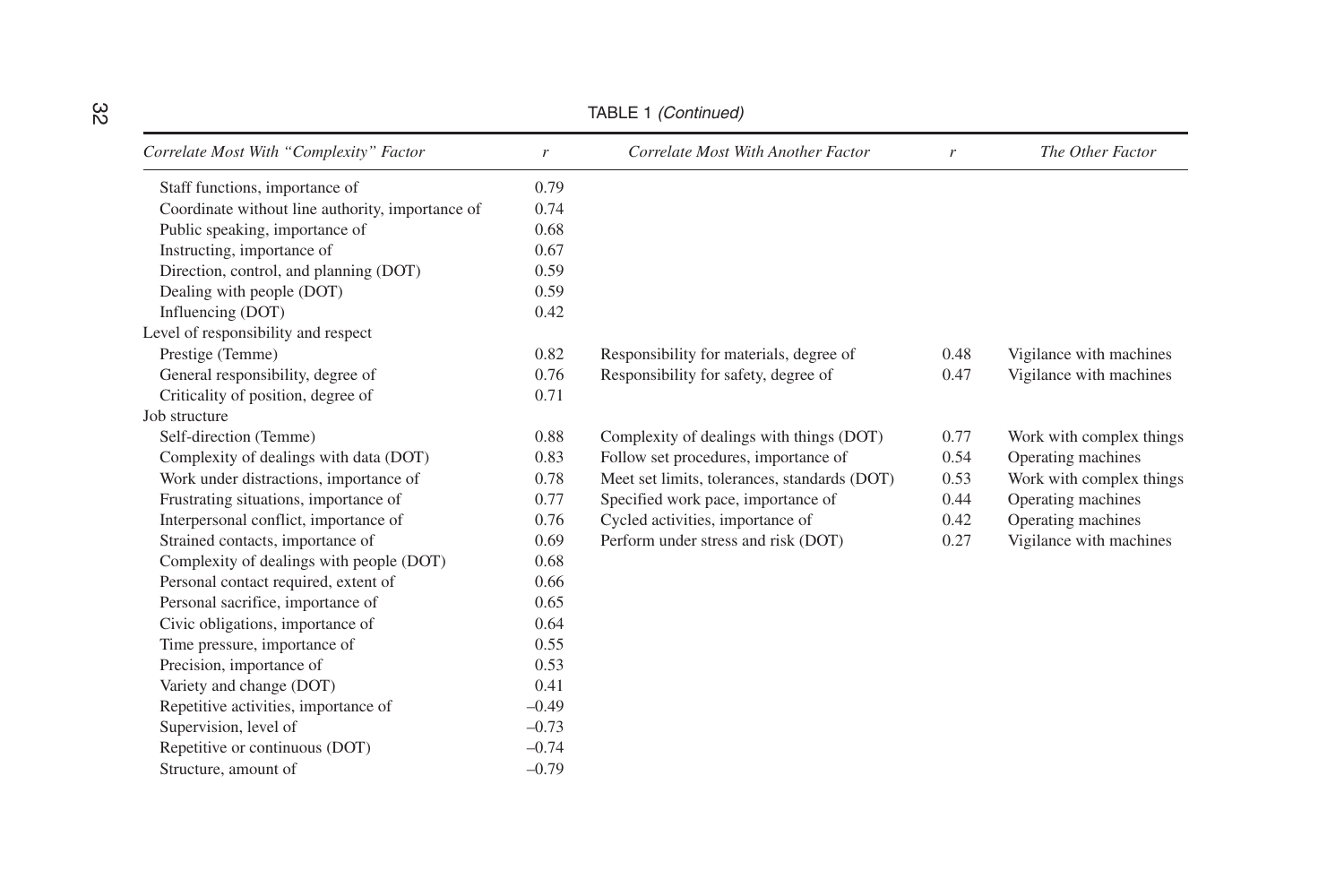| Focus of work and interests required             |         |                                         |         |                            |
|--------------------------------------------------|---------|-----------------------------------------|---------|----------------------------|
| Interest in data versus things (DOT)             | 0.73    | "Conventional" field of work (Holland)  | 0.51    | Coordination without sight |
| Interest in creative versus routine work (DOT)   | 0.63    | "Social" field of work (Holland)        | 0.45    | Catering to people         |
| Interest in social welfare versus machines (DOT) | 0.55    | Interest in science vs. business (DOT)  | 0.42    | Work with complex things   |
| Interest in producing versus esteem (DOT)        | $-0.48$ | "Investigative" field of work (Holland) | 0.37    | Work with complex things   |
| "Realistic" field of work (Holland)              | $-0.74$ | "Enterprising" field of work (Holland)  | 0.33    | Selling                    |
|                                                  |         | "Artistic" field of work (Holland)      | 0.20    | Work with complex things   |
| Education and experience required                |         |                                         |         |                            |
| Education, level of curriculum                   | 0.88    |                                         |         |                            |
| General education development level (DOT)        | 0.86    |                                         |         |                            |
| Update job knowledge, importance of              | 0.85    |                                         |         |                            |
| Specific vocational preparation (DOT)            | 0.76    |                                         |         |                            |
| Experience, lenght of                            | 0.62    |                                         |         |                            |
| Training, length of                              | 0.51    |                                         |         |                            |
| Physical requirements                            |         |                                         |         |                            |
| Wet, humid (DOT)                                 | $-0.37$ | Outside versus inside location (DOT)    | 0.48    | Vigilance with machines    |
| Hazardous conditions (DOT)                       | $-0.39$ | Climbing (DOT)                          | 0.42    | Controlled manual work     |
| Fumes, odors, dust, gases (DOT)                  | $-0.45$ |                                         |         |                            |
| Stooping (DOT)                                   | $-0.48$ |                                         |         |                            |
| Noise, vibration (DOT)                           | $-0.53$ |                                         |         |                            |
| Physical exertion, level of                      | $-0.56$ |                                         |         |                            |
| Reaching (DOT)                                   | $-0.66$ |                                         |         |                            |
| Other correlates                                 |         |                                         |         |                            |
| Salary, yes or no                                | 0.70    | Commission, yes or no                   | 0.53    | Selling                    |
| Percentage government workers, men (census)      | 0.45    | Tips, yes or no                         | 0.50    | Selling                    |
| Percentage government workers, women (census)    | 0.45    | Licensing and certification             | 0.42    | Catering to people         |
| Percentage black, women (census)                 | $-0.48$ | Median age, men (census)                | 0.31    | Vigilance with machines    |
| Percentage black, men (census)                   | $-0.53$ | Mean hours, men (census)                | 0.31    | Controlled manual          |
| Wage, yes or no                                  | $-0.66$ | Median age, women (census)              | $-0.28$ | Coordination without sight |
|                                                  |         | Mean hours, women (census)              | $-0.34$ | Catering to people         |
|                                                  |         | Percentage women (census)               | $-0.37$ | Controlled manual          |

33

*Note.* Source of data: Gottfredson (1997). DOT = Dictionary of Occupational Titles; Temme = Temme's ratings of occupatioanl prestige and self-direction; Holland <sup>=</sup> Holland's vocational personality type codes for occupations (see Gottfredson, 1994, for description and use of these scales).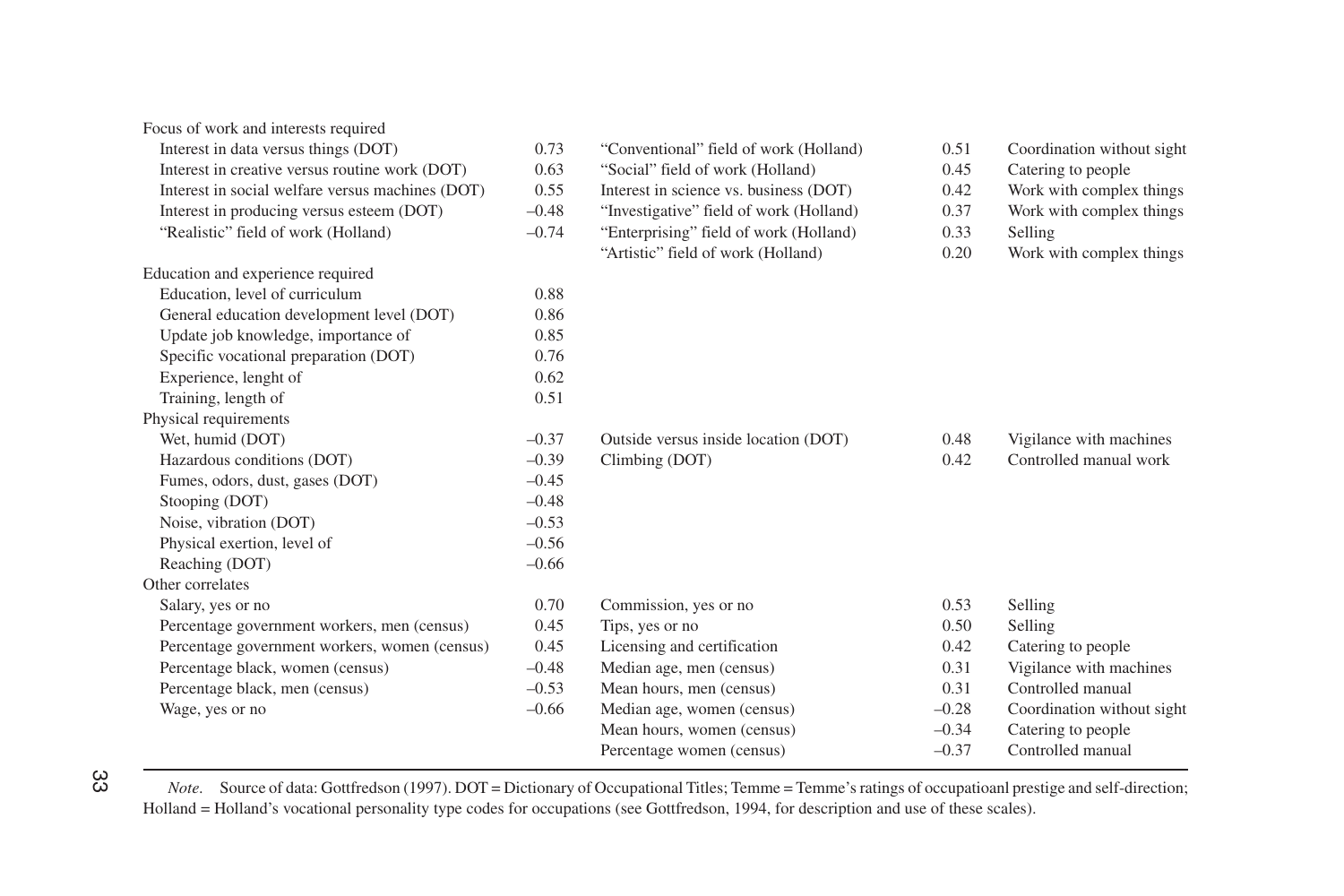ent of the job's overall complexity. The extent of use of most forms of information (behavioral, oral, written, quantitative) is also strongly correlated with overall job complexity (.59–.84) but no other factor. The primary exception, once again, is visual (use of patterns and pictorial materials).

Many job duties can be described as general kinds of problem solving—for instance, advising, planning, negotiating, instructing, and coordinating employees without line authority. As Table 1 shows, they are also consistently and substantially correlated with job complexity (.74–.86). In contrast, the requirements for amusing, entertaining, and pleasing people mostly distinguish among jobs at the same complexity level, for they help to define the independent factor of "catering to people."

Complex dealings with data (.83) and people (.68) are more typical of highly complex than simple jobs, as might be expected. Complex dealings with things (material objects) help to define a separate and independent factor: "work with complex things" (which distinguishes the work of engineers and physicians, e.g., from that of lawyers and professors). Constant change in duties or the data to be processed ("variety and change," .41) also increase a job's complexity. As the data show, the more repetitive  $(-.49, -.74)$ , tightly structured  $(-.79)$ , and highly supervised (–.73) a job is, the less complex it is. Complexity does not rule out the need for tight adherence to procedure, a set work pace, cycled activities, or other particular forms of structure required in some moderately complex domains of work. As can be seen in Table 1, these attributes typify work that is high on the "operating machines" (and vehicles) factor of work.

That the overall complexity of a job might be enhanced by the greater complexity of its component parts is no surprise. However, Table 1 reveals a less well-appreciated point—namely, that job complexity also depends on the configuration of tasks, not just on the sum of their individual demands. Any configuration of tasks or circumstances that strains one's information processing abilities puts a premium on higher *g*. Consider dual-processing and multitasking, for instance, which tax people's ability to perform tasks simultaneously that they have no trouble doing sequentially. The data in Table 1 suggest that information processing may also be strained by the pressures imposed by deadlines (.55), frustration (.77), and interpersonal conflict (.76), and the need to work in situations where distractions (.78) compete for limited cognitive resources. Certain personality traits would aid performance in these situations, but higher *g* would also allow for more effective handling of these competing stresses.

The importance of performing well tends to rise with job complexity, because both the criticality of the position for the organization (.71) and the general responsibility it entails (.76) correlate strongly with job complexity. Responsibility for materials and safety are more domain specific, however, because they correlate most with the "vigilance with machines" factor.

Education and training are highly *g*-loaded activities, as virtually everyone recognizes. Table 1 shows, however, that more complex jobs tend not only to require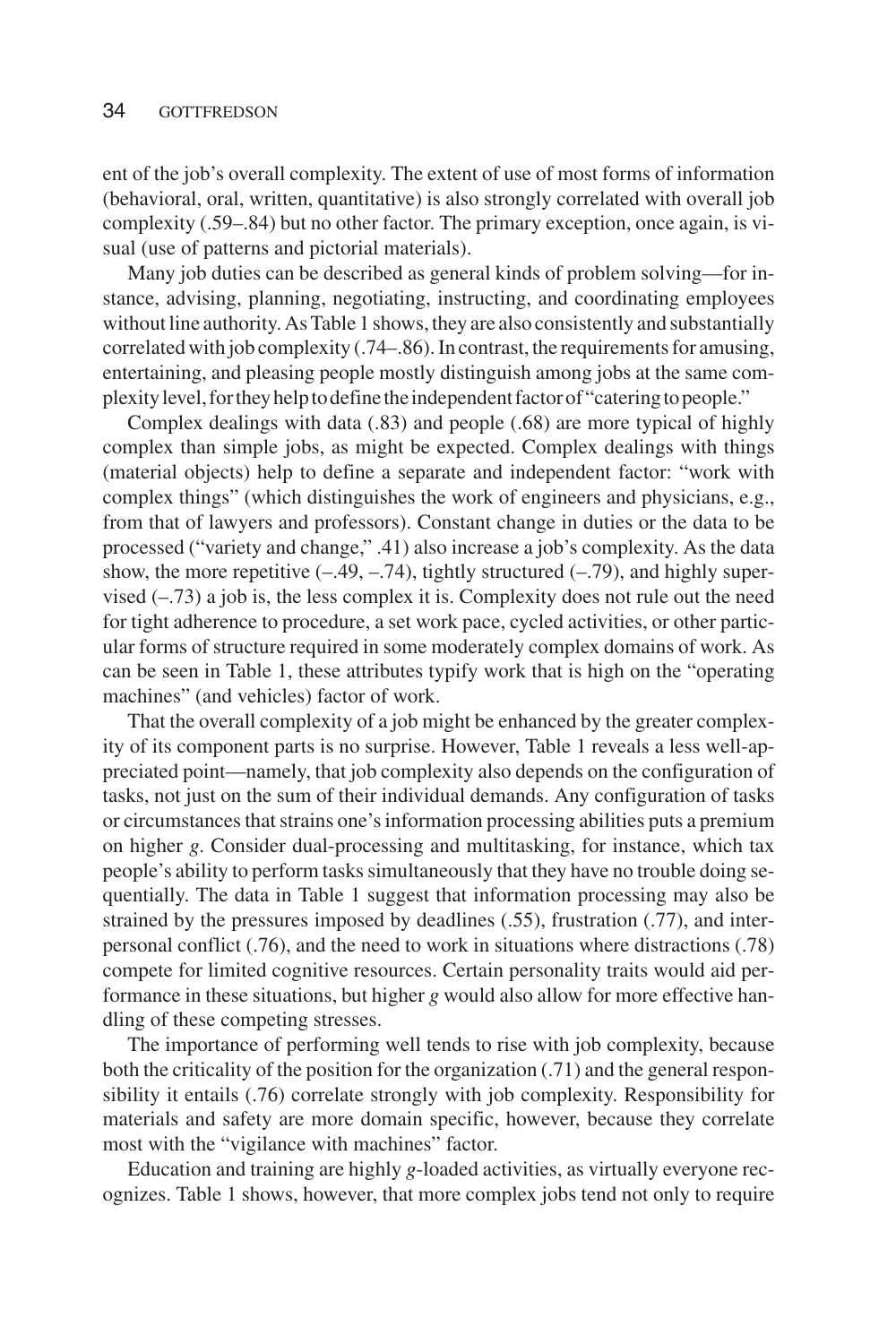higher levels of education (.88), but also lengthier specific vocational training (.76) and experience (.62). The data on experience are especially important in this context, because experience signals knowledge picked up on the job. It reflects a form of self-instruction, which becomes less effective the lower one's *g* level. Consistent with this interpretation, the importance of "updating job knowledge" correlates very highly (.85) with job complexity.

More complex jobs tend to require more education and pay better, which in turn garners them greater social regard. Hence, the job complexity factor closely tracks the prestige hierarchy among occupations (.82), another dimension of work that sociologists documented decades ago.

The other attributes that correlate most highly with complexity, as well as those that do not, support the conclusion that the job complexity factor rests on distinctions among jobs in their information processing demands, generally without regard to the type of information being processed. Of the six Holland fields of work, only one—Realistic—correlates best (and negatively) with the complexity factor (–.74). Such work, which emphasizes manipulating concrete things rather than people or abstract processes, comprises the vast bulk of low-level jobs in the American economy. The nature of these jobs comports with the data on vocational interests associated with the complexity factor. Complex work is associated with interests in creative rather than routine work (.63), with data (.73), and with social welfare (.55), respectively, rather than things and machines, and with social esteem rather than having tangible products (.48). This characterization of low-level, frequently Realistic work is also consistent with the data on physical requirements: All the physically unpleasant conditions of work (working in wet, hazardous, noisy, or highly polluted conditions) are most characteristic of the simplest, lowest-level jobs  $(-.37 \text{ to } -.45)$ . In contrast, the skill and activity demands associated with the other factors of work are consistently specific to particular functional domains (fields) of work—for example, selling with "enterprising" work and coordination without sight (such as typing) with "conventional" (mostly clerical) work. So, too, are various other circumstances of work, such as how workers are paid (salary, wages, tips, commissions), which tend to distinguish jobs that require selling from those that do not, whatever their complexity level.

As we saw, the job analysis items that correlate most highly with overall job complexity use the very language of information processing, such as compiling and combining information. Some of the most highly correlated mental demands, such as reasoning and analyzing, are known as prototypical manifestations of intelligence in action. The other dimensions of difference among jobs rarely involve such language. Instead, they generally relate to the material in different domains of work activity, how (not how much) such activity is remunerated, and the vocational interests they satisfy. They are noncognitive by contrast.

The information processing requirements that distinguish complex jobs from simple ones are therefore essentially the same as the task requirements that distin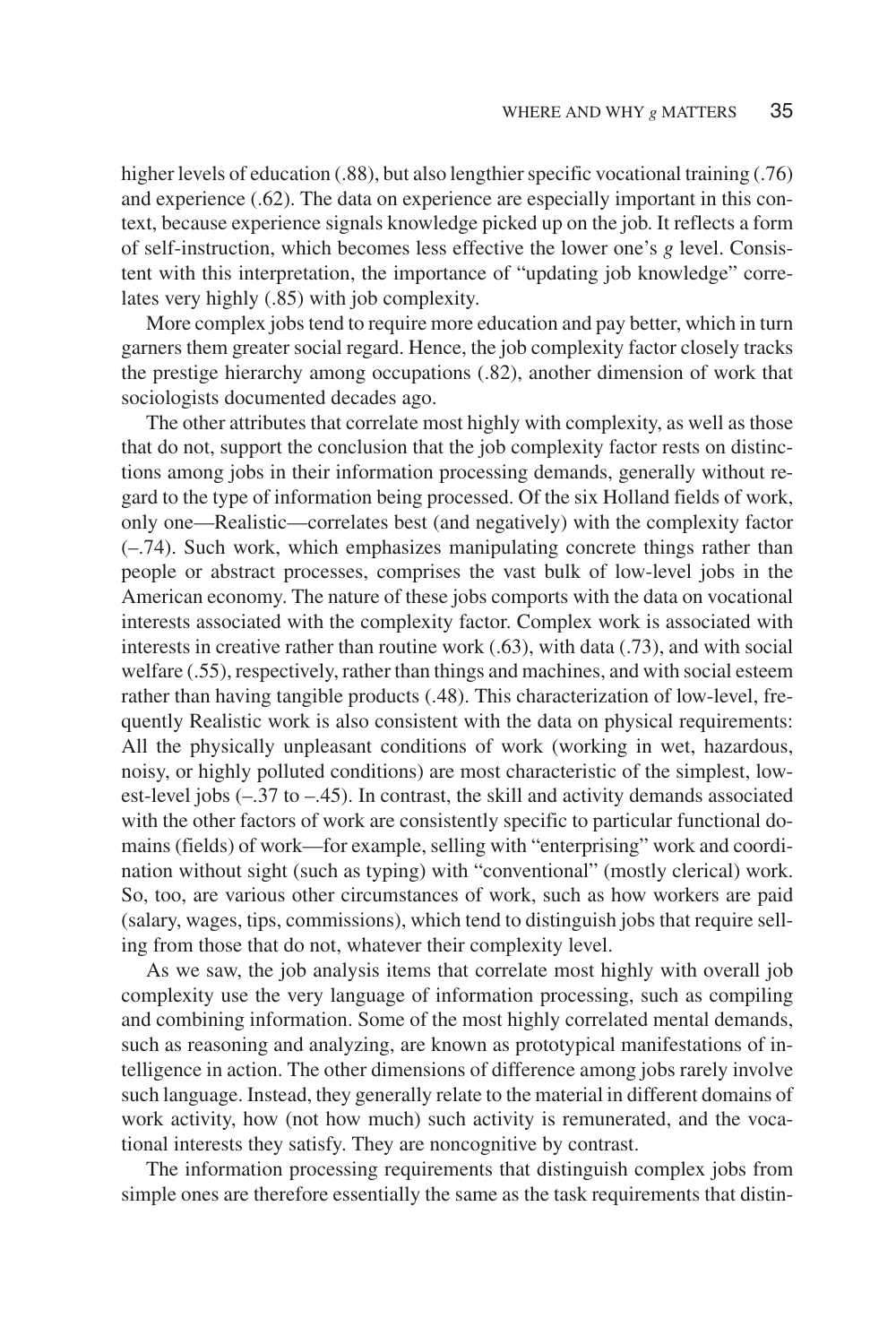guish highly *g*-loaded mental tests, such as IQ tests, from less *g*-loaded ones, such as tests of short-term memory. In short, jobs are like (unstandardized) mental tests. They differ systematically in *g*-loading, depending on the complexity of their information processing demands. Because we know the relative complexity of different occupations, we can predict where job performance (when well measured) will be most sensitive to differences in workers' *g* levels. This allows us to predict major trends in the predictive validity of *g* across the full landscape of work in modern life. One prediction, which has already been borne out, is that mental tests predict job performance best in the most complex jobs.

The important point is that the predictive validities of *g* behave lawfully. They vary, but they vary systematically and for reasons that are beginning to be well understood. Over 2 decades of meta-analyses have shown that they are not sensitive to small variations in job duties and circumstance, after controlling for sampling error and other statistical artifacts. Complex jobs will always put a premium on higher *g*. Their performance will always be notably enhanced by higher *g*, all else equal. Higher *g* will also enhance performance in simple jobs, but to a much smaller degree.

This lawfulness can, in turn, be used to evaluate the credibility of claims in personnel selection research concerning the importance, or lack thereof, of mental ability in jobs of at least moderate complexity, such as police work. If a mental test fails to predict performance in a job of at least moderate complexity (which includes most jobs), we cannot jump to the conclusion that differences in mental ability are unimportant on that job. Instead, we must suspect either that the test does not measure *g* well or that the job performance criterion does not measure the most crucial aspects of job performance. The law-like relation between job complexity and the value of *g* demands such doubt. Credulous acceptance of the null result requires ignoring the vast web of well-known evidence on *g*, much of it emanating from industrial–organizational (I/O) psychology itself.

## RELATIVE IMPORTANCE OF g FOR JOB PERFORMANCE

The I/O literature has been especially useful in documenting the value of other predictors, such as personality traits and job experience, in forecasting various dimensions of performance. It thus illuminates the ways in which *g*'s predictive validities can be moderated by the performance criteria and other predictors considered. These relations, too, are lawful. They must be understood to appreciate where, and to what degree, higher levels of *g* actually have functional value on the job. I/O research has shown, for instance, how *g*'s absolute and relative levels of predictive validity both vary according to the kind of performance criterion used. A failure to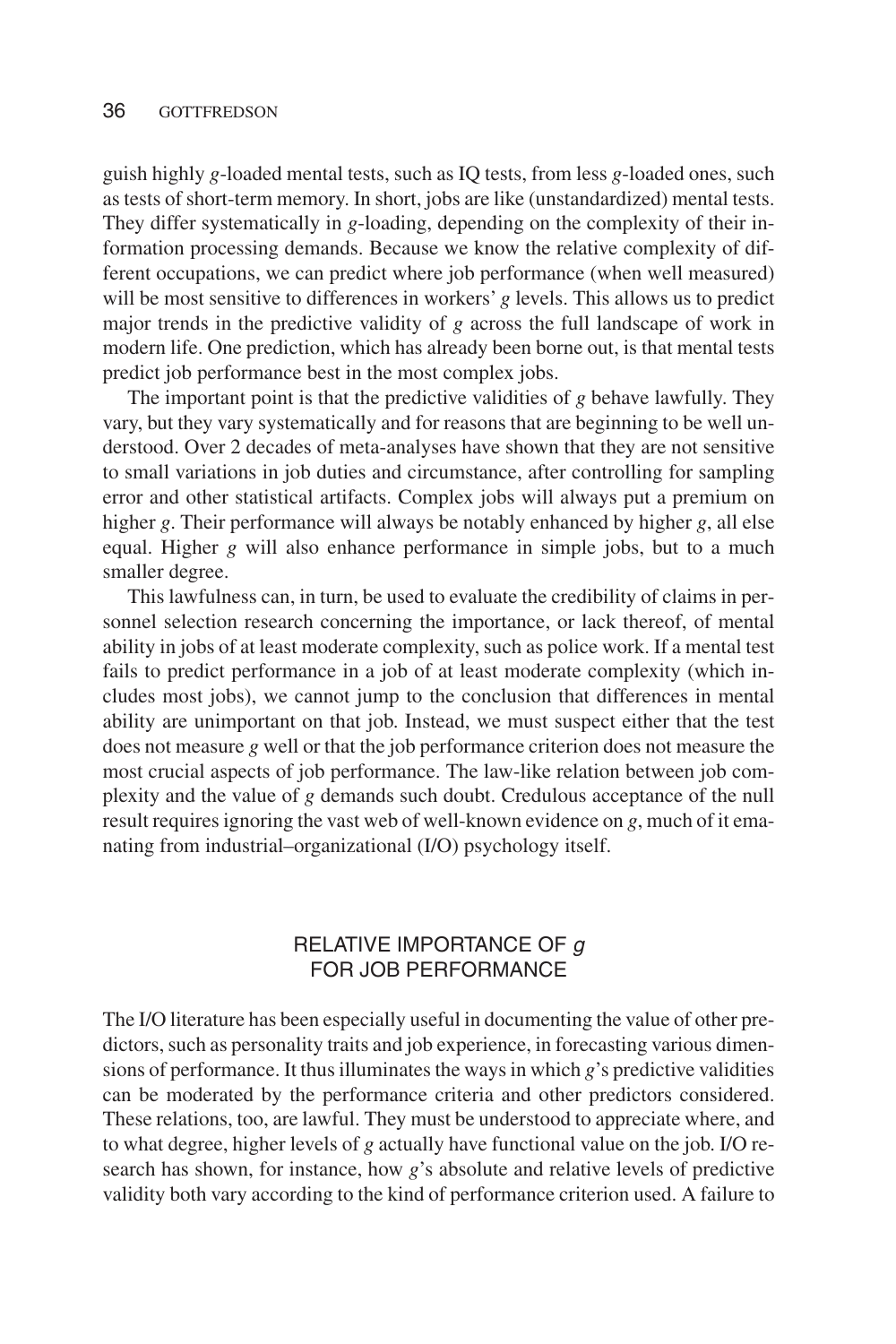understand these gradients of effect sustains the mistaken view that *g*'s impact on performance is capricious or highly specific across different settings and samples.

The Appendix outlines the topography of *g*—that is, its gradients of effect relative to other predictors. It summarizes much evidence on the prediction of job performance, which is discussed more fully elsewhere (Gottfredson, 2002). This summary is organized around two distinctions, one among performance criteria and one among predictors, that are absolutely essential for understanding the topography of *g* and other precursors of performance. First, job performance criteria differ in whether they measure mostly the core technical aspects of job performance rather than a job's often discretionary "contextual" (citizenship) aspects. Second, predictors can be classified as "can do" (ability), "will do" (motivation), or "have done" (experience) factors.

The Appendix repeats some of the points already made, specifically that (a) *g* has pervasive value but its value varies by the complexity of the task at hand, and (b) specific mental abilities have little incremental validity net of *g,* and then only in limited domains of activity. The summary points to other important regularities. As shown in the Appendix, personality traits generally have more incremental validity than do specific abilities, because "will do" traits are correlated little or not at all with *g*, the dominant "can do" trait, and thus have greater opportunity to add to prediction. These noncognitive traits do, however, tend to show the same high domain specificity that specific abilities do. The exception is the personality factor representing conscientiousness and integrity, which substantially enhances performance in all kinds of work, although generally not as much as does *g*.

An especially important aspect of *g*'s topography is that the functional value of *g* increases, both in absolute and relative terms, as performance criteria focus more on the core technical aspects of performance rather than on worker citizenship (helping coworkers, representing the profession well, and so on). The reverse is generally true for the noncognitive "will do" predictors, such as temperaments and interests: They predict the noncore elements best. Another important regularity is that, although the predictive validities of *g* rise with job complexity, the opposite is true for two other major predictors of performance—length of experience and psychomotor abilities. The latter's predictive validities are sometimes high, but they tend to be highest in the simplest work.

Another regularity is that "have done" factors sometimes rival *g* in predicting complex performance, but they are highly job specific. Take job experience—long experience as a carpenter does not enhance performance as a bank teller. The same is true of job sample or tacit knowledge tests, which assess workers' developed competence in a particular job: Potential bank tellers cannot be screened with a sample of carpentry work. In any case, these "have done" predictors can be used to select only among experienced applicants. Measures of *g* (or personality) pose no such constraints. *g* is generalizable, but experience is not.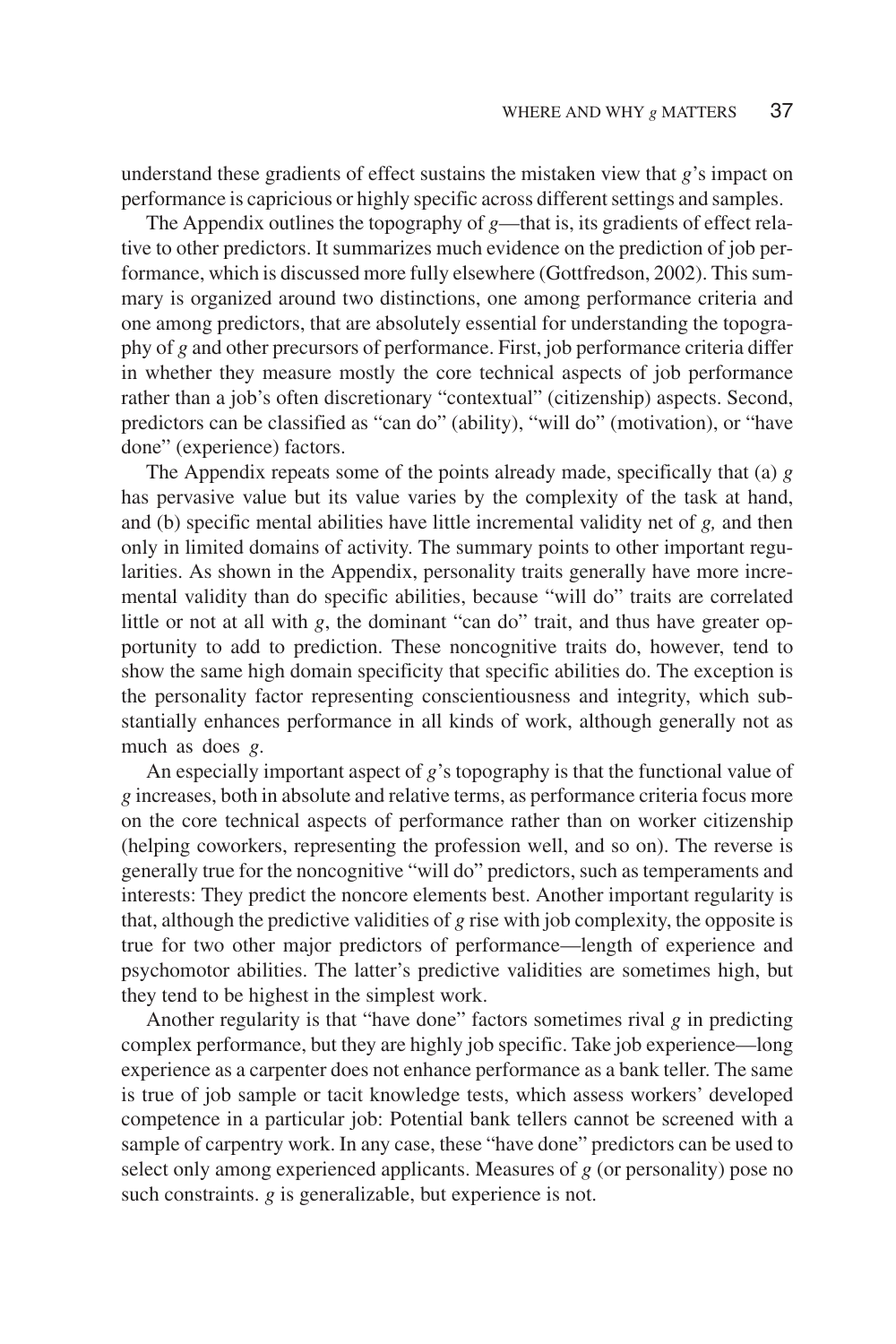As for *g*, there are also consistent gradients of effect for job experience. The value of longer experience relative to one's peers fades with time on the job, but the advantages of higher *g* do not. Experience is therefore not a substitute for *g*. After controlling for differences in experience, *g*'s validities are revealed to be stable and substantial over many years of experience. Large relative differences in experience among workers with low absolute levels of experience can obscure the advantages of higher *g*. The reason is that a little experience provides a big advantage when other workers still have little or none. The advantage is only temporary, however. As all workers gain experience, the brighter ones will glean relatively more from their experience and, as research shows, soon surpass the performance of more experienced but less able peers. Research that ignores large relative differences in experience fuels mistaken conceptions about *g*. Such research is often cited to support the view that everyday competence depends more on a separate "practical intelligence" than on *g*—for example, that we need to posit a practical intelligence to explain why inexperienced college students cannot pack boxes in a factory as efficiently as do experienced workers who have little education (e.g., see Sternberg, Wagner, Williams, & Horvath, 1995).

The foregoing gradients of *g*'s impact, when appreciated, can be used to guide personnel selection practice. They confirm that selection batteries should select for more than *g*, if the goal is to maximize aggregate performance, but that *g* should be a progressively more important part of the mix for increasingly complex jobs (unless applicants have somehow already been winnowed by *g*). Many kinds of mental tests will work well for screening people yet to be trained, *if* the tests are highly *g*-loaded. Their validity derives from their ability to assess the operation of critical thinking skills, either on the spot ("fluid" *g*) or in past endeavors ("crystallized" *g*). Their validity does not depend on their manifest content or "fidelity"—that is, whether they "look like" the job. Face validity is useful for gaining acceptance of a test, but it has no relation to the test's ability to measure key cognitive skills. Cognitive tests that look like the job can measure *g* well (as do tests of mathematical reasoning) or poorly (as do tests of arithmetic computation).

Tests of noncognitive traits are useful supplements to *g*-loaded tests in a selection battery, but they cannot substitute for tests of *g*. The reason is that noncognitive traits cannot substitute for the information-processing skills that *g* provides. Noncognitive traits also cannot be considered as useful as *g* even when they have the same predictive validity (say, .3) against a multidimensional criterion (say, supervisor ratings), because they predict different aspects of job performance. The former predict primarily citizenship and the latter primarily core performance. You get what you select for, and the wise organization will never forego selecting for core performance.

There are circumstances where one might want to trade away some *g* to gain higher levels of experience. The magnitude of the appropriate trade-off, if any, would depend on the sensitivity of job performance to higher levels of *g* (the com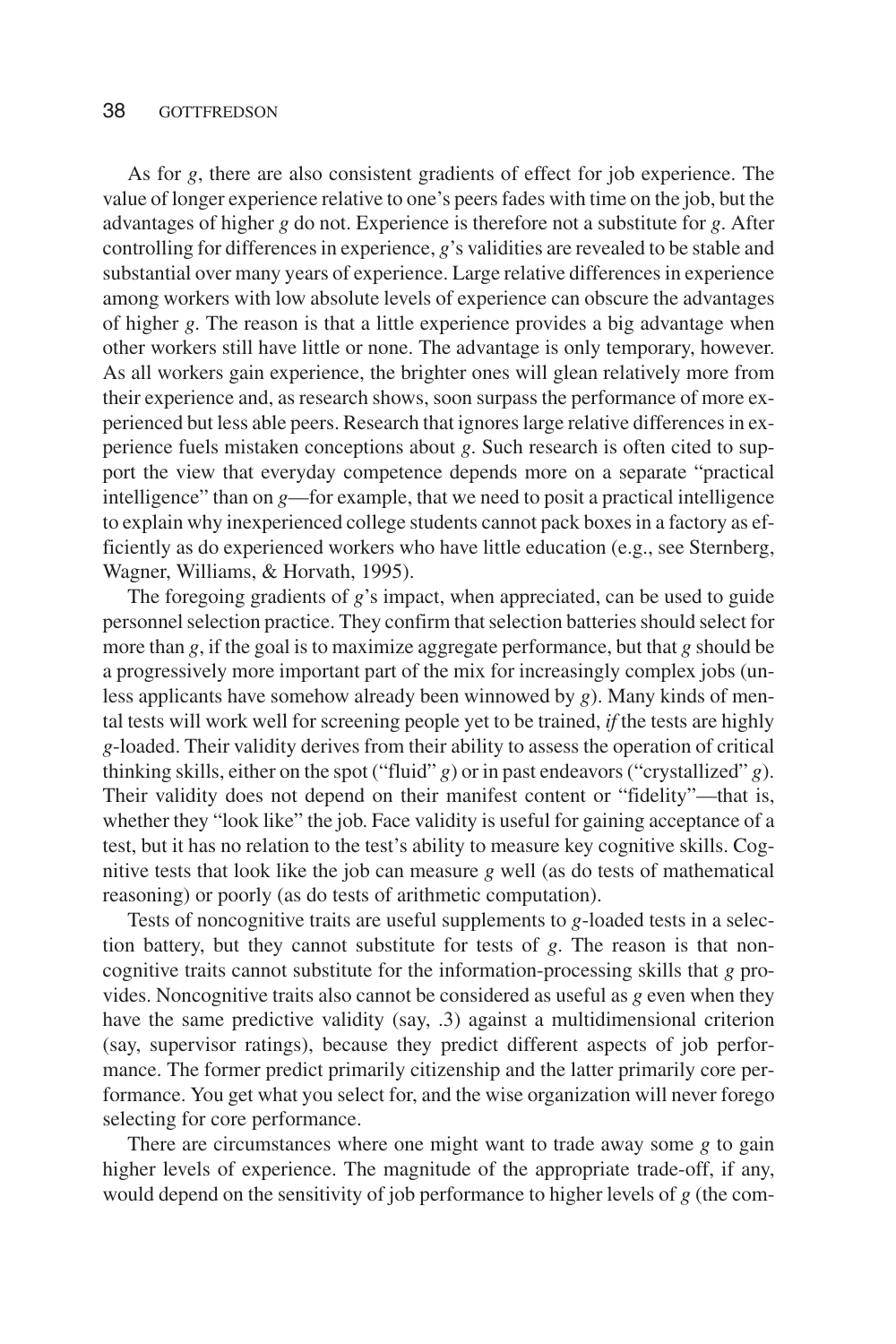plexity of the work), the importance of short-term performance relative to longterm performance (probable tenure), and the feasibility and cost of training brighter recruits rather than hiring more experienced ones (more complex jobs require longer, more complex training). In short, understanding the gradients of effect outlined in the Appendix can help practitioners systematically improve—or knowingly degrade—their selection procedures.

## THE FLIGHT FROM  $g$

Sociopolitical goals for racial parity in hiring and the strong legal pressure to attain it, regardless of large racial disparities in *g*, invite a facade of mystery and doubt about *g*'s functional impact on performance, because the facade releases practitioners from the constraints of evidence in defending untenable selection practices. The facade promotes the false belief that the impact of *g* is small, unpredictable, or ill-understood. It thereby encourages the false hope that cognitive tests, if properly formed and used, need not routinely have much, if any, disparate impact—or even that they could be eliminated altogether. Practitioners can reduce disparate impact in ways that flout the evidence on *g*, but they, and their clients, cannot escape the relentless reality of *g*. To see why, it is useful to review the most troublesome racial gap in *g*—that between Blacks and Whites. Like *g*, its effects in selection are highly predictable.

#### The Predictable Impact of Racial Disparities in g

The roughly one standard deviation IQ difference between American Blacks and Whites (about 15 points) is well known. It is not due to bias in mental tests (Jensen, 1980; Neisser et al., 1996), but reflects disparities in the information-processing capabilities that *g* embodies (Jensen, 1998). Figure 2 shows the IQ bell curves for the two populations against the backdrop of the job complexity continuum. The point to be made with them—specifically, that patterns of disparate impact are predictable from group differences in *g*—applies to other racial–ethnic comparisons as well. The IQ bell curves for Hispanic and Native American groups in the United States are generally centered about midway between those for Blacks and Whites. The disparate impact of mental tests is therefore predictably smaller for them than for Blacks when *g* matters in selection. The bell curves for other groups (Asian Americans and Jewish Americans) cluster above those for Whites, so their members can usually be expected to be overrepresented when selection is *g* loaded. The higher the groups' IQ bell curves, the greater their overrepresentation relative to their proportion in the general population. It is the Black–White gap, however, that drives the flight from *g* in selection and thus merits closest attention.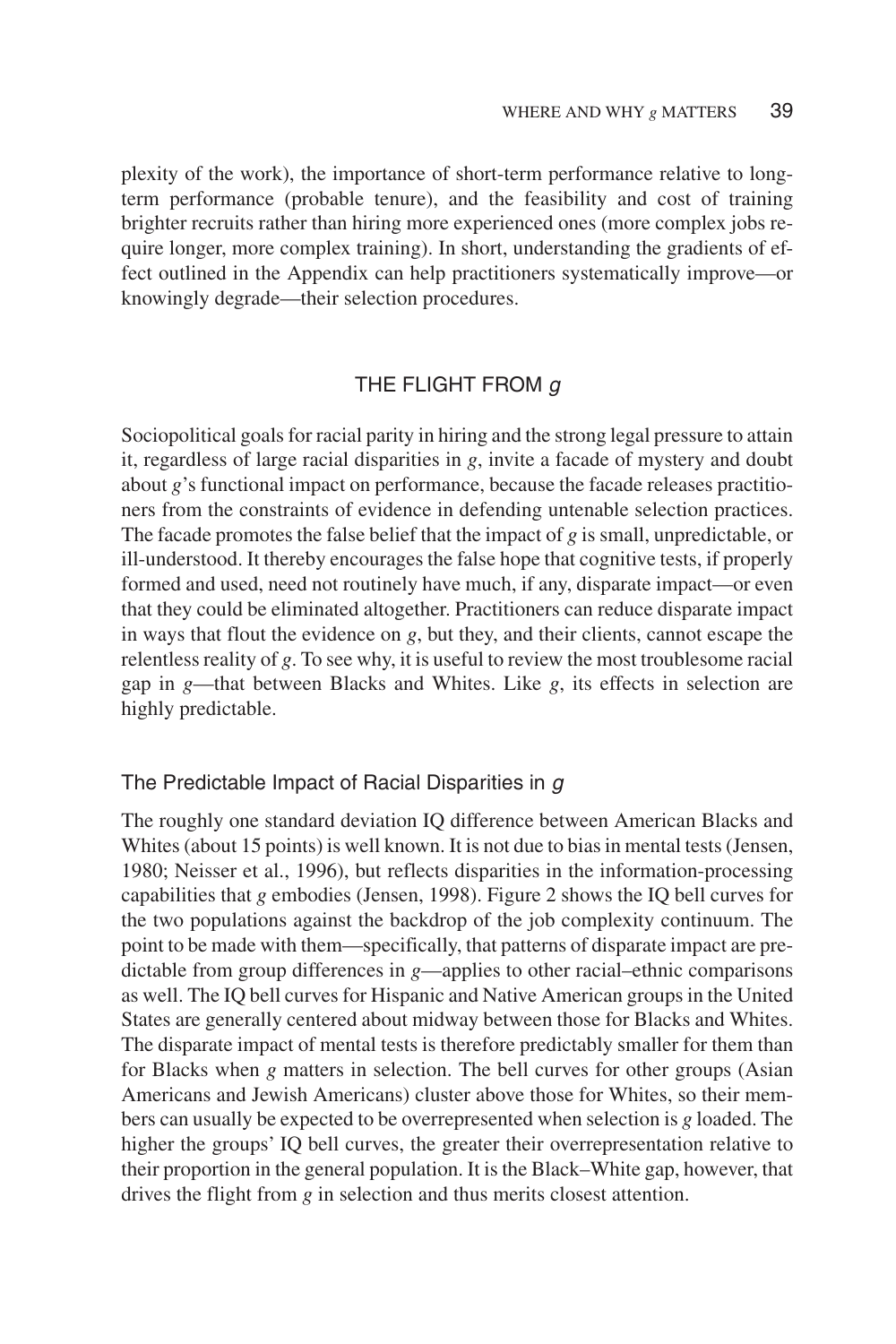

FIGURE 2 Adapted from Figure 3 in Gottfredson, L. S. (1997). Why *g* matters: The complexity of everyday life. *Intelligence, 24*, 79–132, with permission from Elsevier Science. <sup>a</sup>WPT = Wonderlic Personnel Test. <sup>b</sup>NALS = National Adult Literacy Survey. See Gottfredson (1997) for translation of NALS scores into IQ equivalents.  $\text{W AIS}$  = Wechsler Adult Intelligence Scale. dSee Gottfredson (1997) for calculation of percentiles.

The bell curves in Figure 2 are for representative samples of American Blacks and Whites. Racial disparities can differ somewhat from one setting to another for a host of reasons, so that the Black–White differences will sometimes be larger or smaller than those shown here. However, Figure 2 illuminates the big picture—namely, both populations in the context of the American economy. Specifically, it shows the two bell curves against the backdrop of the job complexity factor, which is arrayed along the "normal" range of the IQ continuum (from the threshold for borderline mental retardation to that for giftedness). Common occupations are arrayed along this continuum according to the IQ ranges from which they draw most of their incumbents. Those ranges therefore define the IQ ranges that make a person competitive for such work. Typical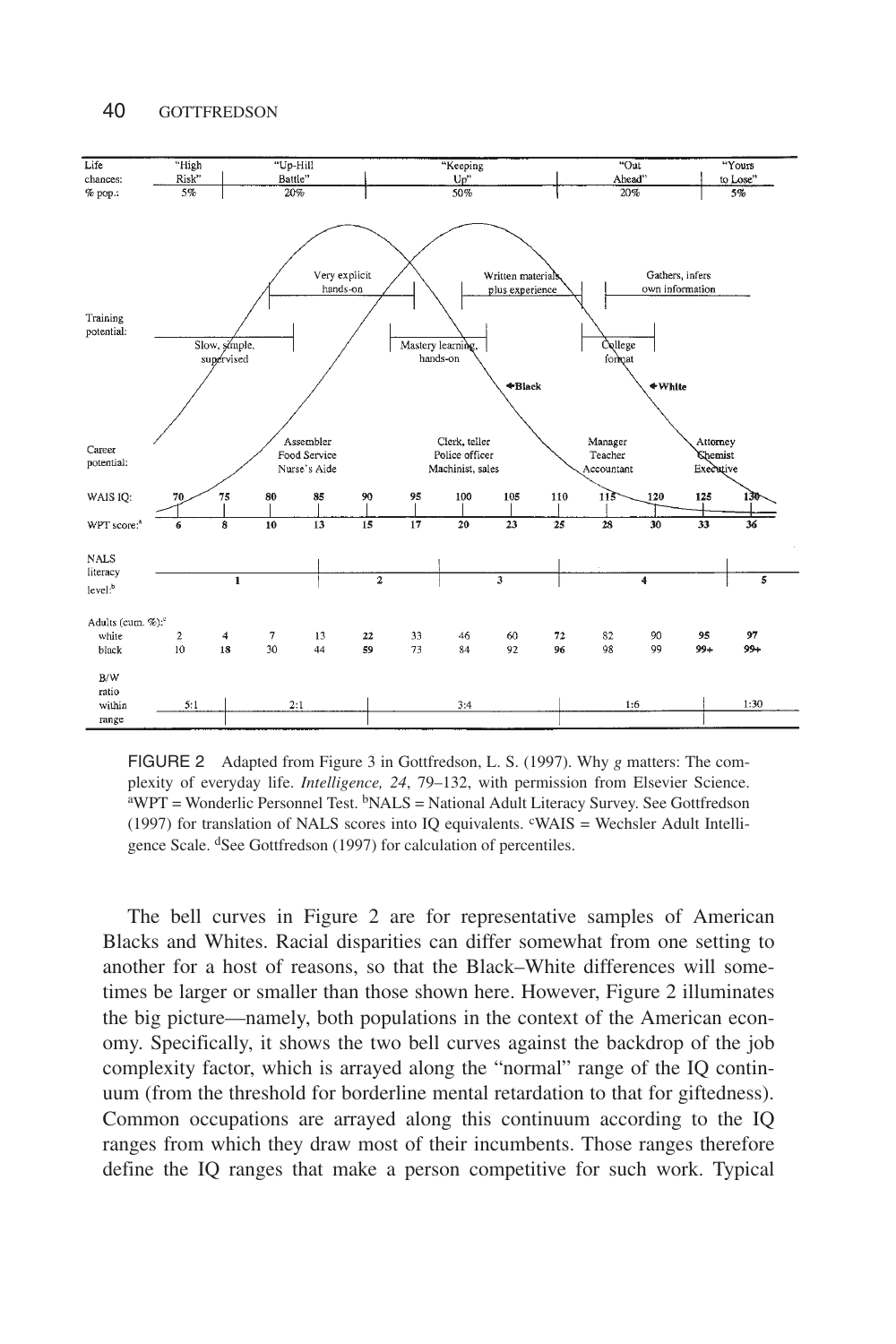modes of training that are possible (at the higher ranges of IQ) or required (at the lower ranges) at different IQ levels are also shown.

The cumulative percentages of American Blacks and Whites at each IQ level are shown at the bottom of Figure 2. The ratios in the last row represent the proportion of all Blacks to the proportion of all Whites within five different broad ranges of IQ. Blacks are overrepresented (5:1) in the lowest range (below IQ 75, labeled here as the "high risk" zone) and extremely underrepresented (1:30) in the highest (above IQ 125, the range where "success is yours to lose"). These ratios represent racial differences in the per capita availability of applicants who will be competitive for different levels of work, and they portend a clear trend in disparate impact. Under race–neutral hiring, disparate impact will generally be high enough to fail the 80% rule (which triggers the presumption of racial discrimination under federal guidelines) in hiring for all but the simplest jobs.

When Black and White applicants are drawn from the same IQ ranges, disparate impact will therefore be the rule, not the exception, even in jobs of modest complexity. It will get progressively worse at successively higher levels of education, training, and employment, and it will be extremely high in the most desirable jobs. Cognitive tests cannot meet the 80% rule with these two populations until the threshold for consideration falls to about IQ 77 to 78 (Gottfredson, 2000b). This low estimate is consistent with other research showing that mental tests have to be virtually eliminated from test batteries to satisfy the 80% rule under typical conditions (Schmitt, Rogers, Chan, Sheppard, & Jennings, 1997). The estimate also falls below the minimum mental standard (about IQ 80) that federal law sets for inducting recruits into the military.

To take some more specific examples, about 22% of Whites and 59% of Blacks have IQs below 90, which makes considerably fewer Blacks competitive for midlevel jobs, such as firefighting, the skilled trades, and many clerical jobs. The average IQ of incumbents in such jobs is nearer IQ 100, one standard deviation above the Black average of roughly IQ 85. IQ 80 seems to be the threshold for competitiveness in even the lowest level jobs, and four times as many Blacks (30%) as Whites (7%) fall below that threshold. Looking toward the other tail of the IQ distribution, IQ 125 is about average for professionals (e.g., lawyers, physicians, engineers, professors) and high-level executives. The Black–White ratio of availability is only 1:30 at this level. Disparate impact, and therefore political and legal tension, is thus particularly acute in the most complex, most socially desirable jobs.

Actual employment ratios are not as extreme as the per capital availability ratios shown here (other factors matter in hiring), but they follow the same systematic decline up the job complexity continuum. There is considerable IQ variability among incumbents in any occupation, of course, the standard deviation among incumbents generally averaging about 8 IQ points. The average Black–White difference is twice that large, however, which guarantees that Blacks will often cluster at the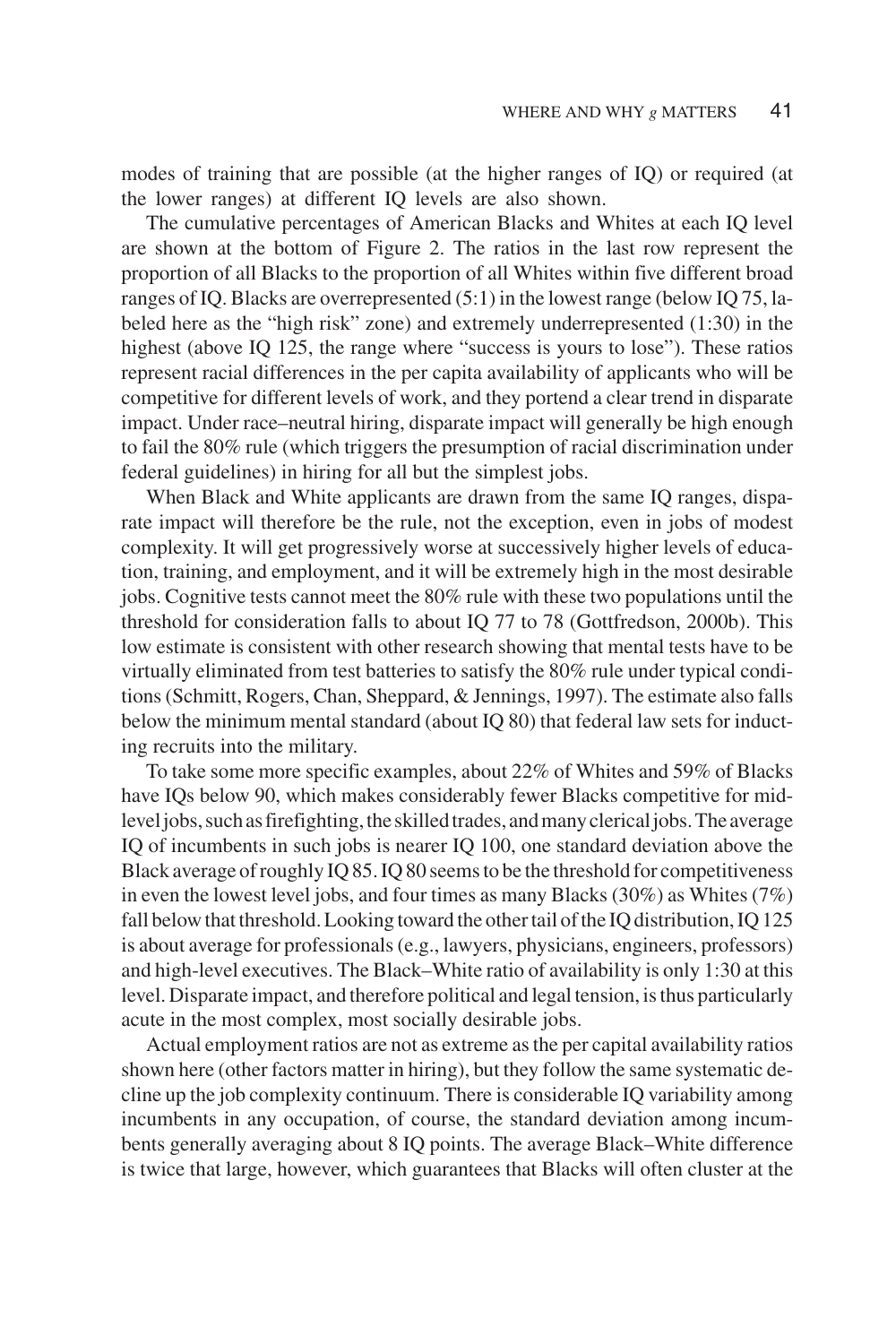lowest levels of performance when workers are hired randomly by *g* or with race-norming.

#### Minimizing Selection for  $g$  to Minimize Disparate Impact

The hope in personnel selection for a long time was that personnel psychologists could reduce disparate impact by developing technically better cognitive tests. If anything, improvements only worsened the disparate impact challenge because they resulted in more accurate measurement of *g.* Because good measurement has not provided the solution, it now tends to be treated as part of the problem, hence the popularity of test score banding in some quarters (it treats all scores within a specified range as equal), which reduces the reliability of measurement. Hence, also, the turning away from proven mental tests in major selection projects in favor of unproven "innovative" cognitive tests that substitute fidelity for validity and outside help for standardized conditions in taking the test. The suggestions that noncognitive tests can substitute for cognitive ones, or contextual performance for core performance, alsopromisetoreducetheroleof*g*inselectingworkers.Suchchangeswilldonothing, ofcourse,tonullifytheimpactoflower*g*levelsonceworkersareactuallyonthejob.

One suggestion during the "Millennial Debate on *g*" at the Society for Industrial/Organizational Psychology convention in 2000 was that the value of good worker performance itself has been overemphasized, that we have overstated its utility. Such suggestions reflect the impact-driven claim, growing even in I/O circles, that a racially-balanced workforce is at least as important as a competent one; or that racial parity might even be a prerequisite to productivity. Going further along this line of argument, one panelist warned that Blacks simply will not put up with disparate impact, implying that balance should be our primary concern. No one at the debate argued that *g* was unimportant. Nonetheless, the cumulative message from its doubters, implicit but persistent, was that (without the option to race-norm) progressive practice requires cutting back on the use of *g* in selection.

Some of the arguments for doing so were implicit appeals to discredited theories. For instance, the claim that we ought to be more reluctant to use mental tests because Blacks suffer from stereotype threat when taking tests amounts to a claim that highly cognitive tests are biased against Blacks. We already know this claim to be false. The typical cognitive test has been exonerated of bias against low-scoring minorities. Indeed, personnel psychologists know that mental tests overpredict performance when they are used in a race-neutral manner. Another untenable claim, still offered frequently and flush with promise, is that we can create equally valid cognitive tests with considerably reduced disparate impact. Any claim to have succeeded is suspect. "Innovative" formats, item types, and scoring procedures for tests have all been offered with fanfare in recent years, but to the extent that they reduce disparate impact, we must suspect that they have degraded selection for mental skills. The same is true for any impact-driven switch in perfor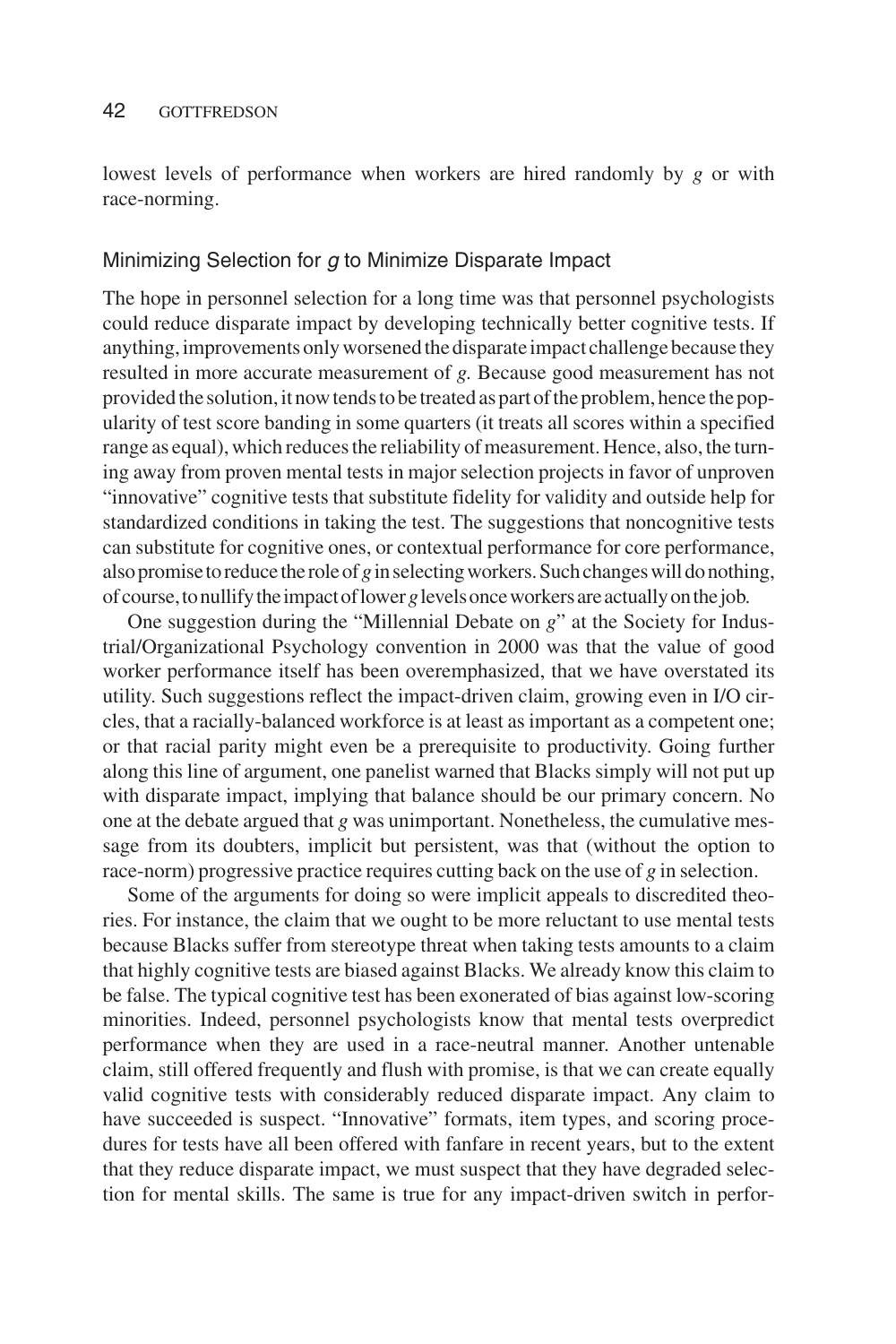mance criteria. The vexing fact, which no tinkering with measurement can eliminate, is that Blacks and Whites differ most, on the average, on the most important predictor of job performance.

Some panelists also retreated into the unsubstantiated claim that there are multiple forms of intelligence, independent of *g,* that could predict job performance with less disparate impact. However, even the strongest body of evidence—that for so-called practical intelligence and its associated triarchic theory of intelligence (Sternberg et al., 2000)—provides only scant and contradictory bits of evidence for such a claim. Coming from a mere six studies (four of which remain unpublished) of five occupations, those data provide no support whatsoever (see Gottfredson, in press; also Brody, in press) for Sternberg et al.'s (2000, p. xi) assertion that "practical intelligence is a construct that is distinct from general intelligence and … is at least as good a predictor of future success as is the academic form of intelligence [*g*]".

Reducing disparate impact is a worthy goal to which probably all selection professionals subscribe. What is troubling are the new means being promulgated: minimizing or eliminating the best overall predictor of job performance. They amount to a call for reducing test validity and thereby violating personnel psychology's primary testing standard. Reducing the role of *g* in selection may be legally and politically expedient in the short term, but it delays more effective responses to the huge racial gaps in job-relevant skills, abilities, and knowledges.

#### **REFERENCES**

- Arvey, R. D. (1986). General ability in employment: A discussion. *Journal of Vocational Behavior, 29*, 415–420.
- Brody, N. (in press). Construct validation of the Sternberg Triarchic Abilities Test. (STAT): Comment and reanalysis. *Intelligence, 30.*
- Carroll, J. B. (1993). *Human cognitive abilities: A survey of factor-analytic studies.* New York: Cambridge University Press.
- Gottfredson, L. S. (1985). Education as a valid but fallible signal of worker quality: Reorienting an old debate about the functional basis of the occupational hierarchy. In A. C. Kerckhoff (Ed.), *Research in sociology of education and socialization, Vol. 5* (pp. 119–165). Greenwich, CT: JAI.
- Gottfredson, L.S. (1994). *The role of intelligence and education in the division of labor.* Report No. 355. Baltimore, MD: Johns Hopkins University, Center for Social Organization of Schools.
- Gottfredson, L. S. (1997). Why *g* matters: The complexity of everyday life. *Intelligence, 24*, 79–132.

Gottfredson, L. S. (2000a). Intelligence. In E. F. Borgatta & R. J. V. Montgomery (Eds.), *Encyclopedia of sociology, revised edition* (pp. 1359–1386). New York: Macmillan.

- Gottfredson, L. S. (2000b). Skills gaps, not mental tests, make racial proportionality impossible. *Psychology, Public Policy, and Law, 6,* 129–143.
- Gottfredson, L. S. (2002). *g*: Highly general and highly practical. In R.J. Sternberg & E. L. Grigorenko (Eds.), *The general intelligence factor: How general is it?* (pp. 331-380) Mahwah, NJ: Lawrence Erlbaum Associates, Inc.
- Gottfredson, L. S, Sternberg J. & Grigorenko E. L. (Eds.), *The general intelligence factor: How general is it?* Mahwah, NJ: Lawrence Erlbaum Associates, Inc.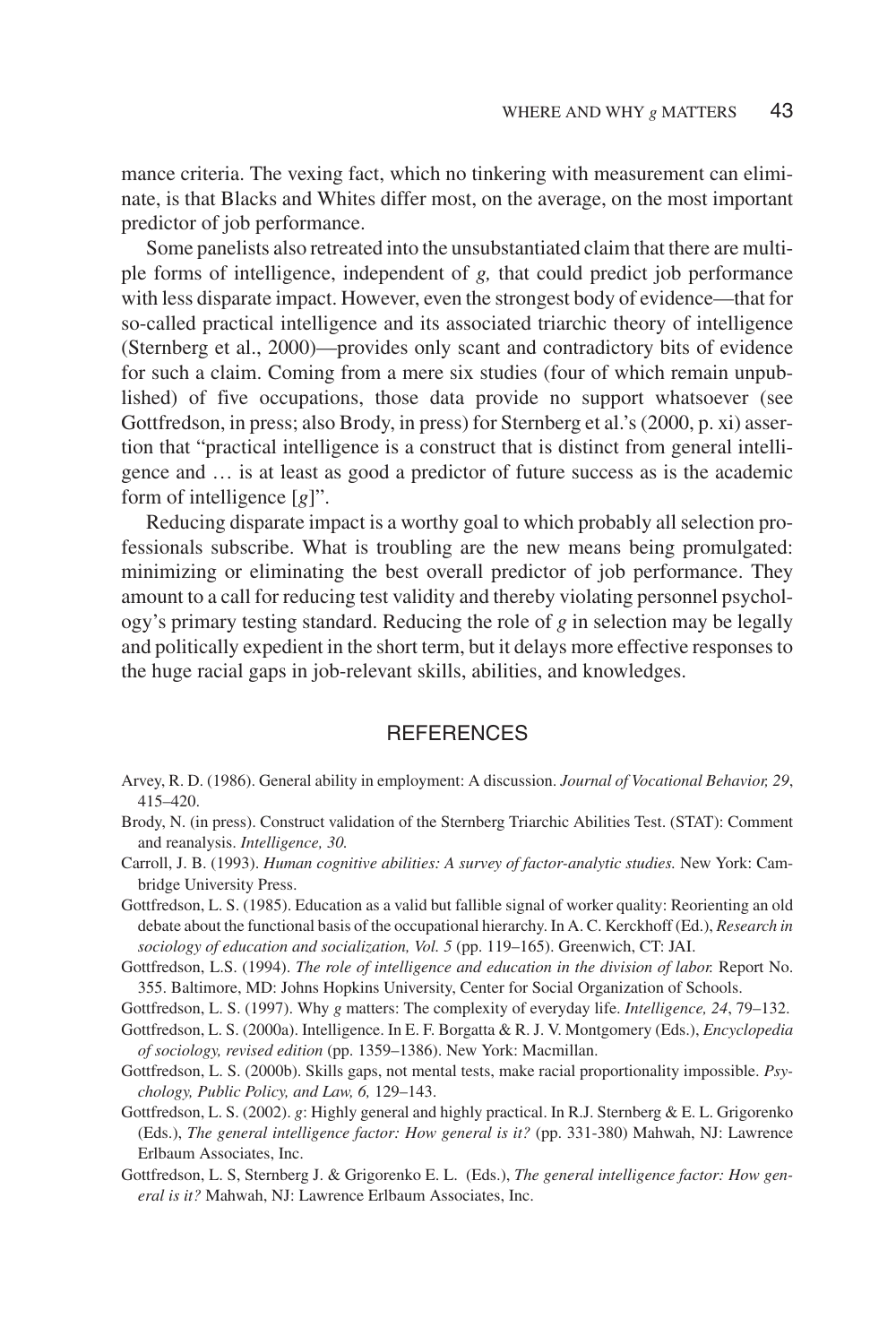- Gottfredson, L. S. (in press). Dissecting practical intelligence theory: Its claims and evidence. *Intelligence, 30.*
- Jenson, A.R. (1980). *Bias in mental testing.* New York; Free Press.
- Jensen, A. R. (1998). *The* g *factor: The science of mental ability.* Westport, CT: Praeger.
- Kirsh I. S., & Mosenthal P. B. (1990). Exploring document literacy: Variables underlying the performance of young adults. *Reading Research Quarterly, 25,* 5-30.
- Neisser, U., Boodoo, G., Bouchard, T. J., Jr., Boykin, A. W., Brody, N., Ceci, S. J., Halpern, D. F., Loehlin, J. C., Perloff, R., Sternberg, R. J., & Urbina, S. (1996). Intelligence: Knowns and unknowns. *American Psychologist, 51*, 77–101.
- Reder, S. (1998). Dimensionality and construct validity of the NALS assessment. In M. C. Smith (Ed.), *Literacy for the twenty–first century* (pp. 37–57). Westport, CT: Praeger.
- Schmitt, N., Rogers, W., Chan, D., Sheppard, L., & Jennings, D. (1997). Adverse impact and predictive efficiency of various predictor combinations. *Journal of Applied Psychology, 82*, 719–730.
- Sternberg, R. J., Forsythe, G. B., Hedlund, J., Horvath, J. A., Wagner, R. K., Williams, W. M., Snook, S. A., & Grigorenko, E. L. (2000). *Practical intelligence in everyday life*. New York: Cambridge University Press.
- Sternberg, R. J., Wagner, R. K., Williams, W. M., & Horvath, J. A. (1995). Testing common sense. *American Psychologist, 50*, 912–926.
- Wood, R. E. (1986). Task complexity: Definition of the construct. *Organizational Behavior and Human Decision Processes, 37*, 60–82.

## APPENDIX 1 Major Findings on g's Impact on Job Performance a Utility of g

1. Higher levels of *g* lead to higher levels of performance in all jobs and along all dimensions of performance. The average correlation of mental tests with overall rated job performance is around .5 (corrected for statistical artifacts).

2. There is no ability threshold above which more *g* does not enhance performance. The effects of *g* are linear: successive increments in *g* lead to successive increments in job performance.

3. (a) The value of higher levels of *g* does not fade with longer experience on the job. Criterion validities remain high even among highly experienced workers. (b) That they sometimes even appear to rise with experience may be due to the confounding effect of the least experienced groups tending to be more variable in relative level of experience, which obscures the advantages of higher *g*.

4. *g* predicts job performance better in more complex jobs. Its (corrected) criterion validities range from about .2 in the simplest jobs to .8 in the most complex.

5. *g* predicts the core technical dimensions of performance better than it does the non-core "citizenship" dimension of performance.

aSee Gottfredson (2002) for fuller discussion and citations.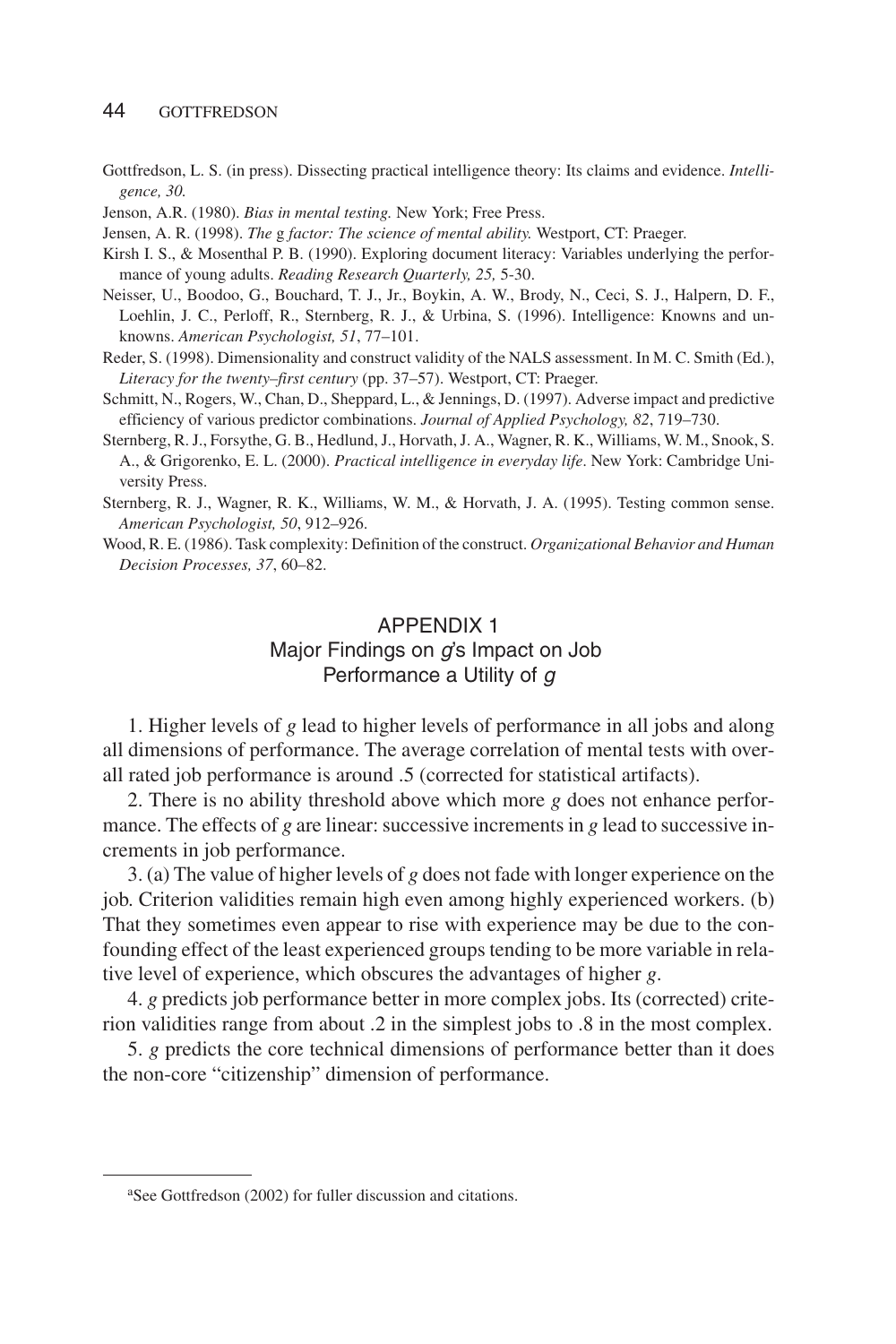6. Perhaps as a consequence, *g* predicts objectively measured performance (either job knowledge or job sample performance) better than it does subjectively measured performance (such as supervisor ratings).

## Utility of g Relative to Other "Can Do" Components of Performance

7. Specific mental abilities (such as spatial, mechanical, or verbal ability) add very little, beyond *g,* to the prediction of job performance. *g* generally accounts for at least 85-95% of a full mental test battery's (cross-validated) ability to predict performance in training or on the job.

8. Specific mental abilities (such as clerical ability) sometimes add usefully to prediction, net of *g,* but only in certain classes of jobs. They do not have general utility.

9. General psychomotor ability is often useful, but primarily in less complex work. Its predictive validities fall with complexity while those for *g* rise.

## Utility of g Relative to the "Will Do" Component of Job Performance

10. *g* predicts core performance much better than do "non-cognitive" (less *g*-loaded) traits, such as vocational interests and different personality traits. The latter add virtually nothing to the prediction of core performance, net of *g.*

11. *g* predicts most dimensions of non-core performance (such as personal discipline and soldier bearing) much less well than do "non-cognitive" traits of personality and temperament. When a performance dimension reflects both core and non-core performance (effort and leadership), *g* predicts to about the same modest degree as do non-cognitive (less *g*-loaded) traits.

12. Different non-cognitive traits appear to usefully supplement *g* in different jobs, just as specific abilities sometimes add to the prediction of performance in certain classes of jobs. Only one such non-cognitive trait appears to be as generalizable as *g*: the personality trait of conscientiousness/integrity. Its effect sizes for core performance are substantially smaller than *g'*s, however.

### Utility of g Relative to the Job Knowledge

13. *g* affects job performance primarily *indirectly* through its effect on job-specific knowledge.

14. *g'*s direct effects on job performance increase when jobs are less routinized, training is less complete, and workers retain more discretion.

15. Job-specific knowledge generally predicts job performance as well as does *g* among experienced workers. However, job knowledge is not generalizable (net